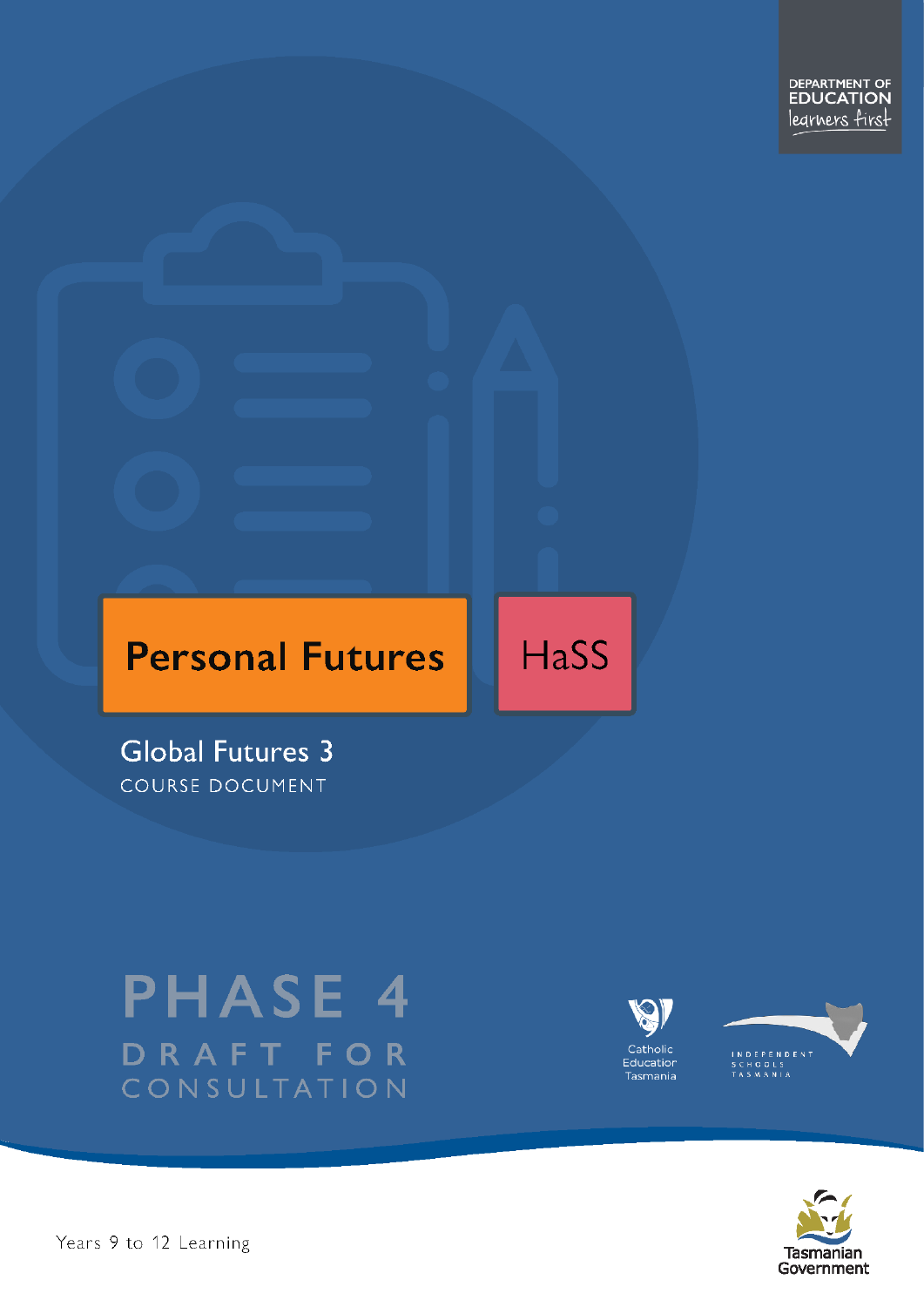# Table of Contents

Phase 4 Consultation Draft Published: August 2021

| Module 3 - Taking Action on the United Nations Sustainable Development Goals (SDGs) 10 |
|----------------------------------------------------------------------------------------|
|                                                                                        |
|                                                                                        |
|                                                                                        |
|                                                                                        |
|                                                                                        |
|                                                                                        |
|                                                                                        |
|                                                                                        |
|                                                                                        |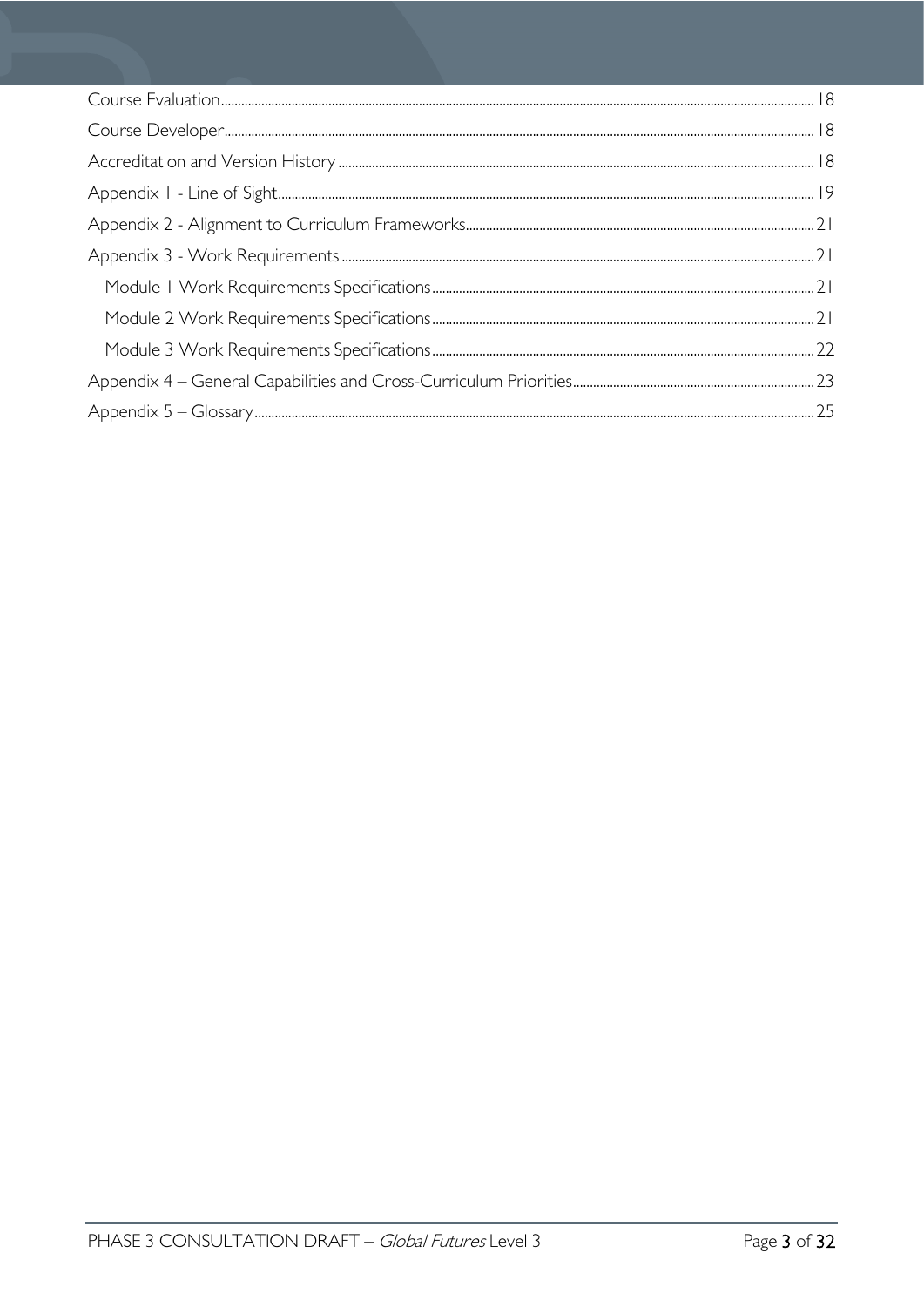# <span id="page-3-0"></span>Global Futures, 150 hours – Level 3

This course is the Level 3 component of the proposed Global Futures suite.

# <span id="page-3-1"></span>Focus Area – Personal Futures

Courses aligned to the Years 9 to 12 Curriculum [Framework](https://publicdocumentcentre.education.tas.gov.au/library/Shared%20Documents/Education%209-12%20Frameworks%20A3%20WEB%20POSTER.pdf) belong to one of the five focus areas of Discipline-based Study, Transdisciplinary Projects, Professional Studies, Work-based Learning and Personal Futures.

Global Futures Level 3 is a Personal Futures course.

Personal Futures courses prepare students to be independent young adults, able to lead healthy, fulfilled and balanced lives. Learning is highly personalised. Students develop strategies to optimise learning, make decisions, solve problems, set career and life goals, and pursue areas of strong personal interest. Personal Futures supports students to develop the required knowledge, skills and understandings to make informed choices that enhance their own and others' health and wellbeing. The inclusion of Personal Futures as a focus area responds to a range of contemporary research findings highlighting the importance of students having broad educational goals that include individual and collective wellbeing and opportunities for student agency as they navigate a complex and uncertain world.

Personal Futures courses have three key features that guide teaching and learning:

- theory and dialogue
- informed action
- reflection and dialogue.



Figure 1: Transdisciplinary Project Cycle of Learning (adapted from OECD Learning Compass 2030)

In this Personal Futures course learners will investigate theories underlying change making, along with skills and strategies that bring about positive change, and skills in reflective practice and constructive dialogue. The central component of the course will be an action project designed to have a positive impact on the United Nations Sustainable Development Goals (SDGs). The process for developing and undertaking this informed-action will include evaluation of the effectiveness of the informed-action project and consideration of the sustainability of change.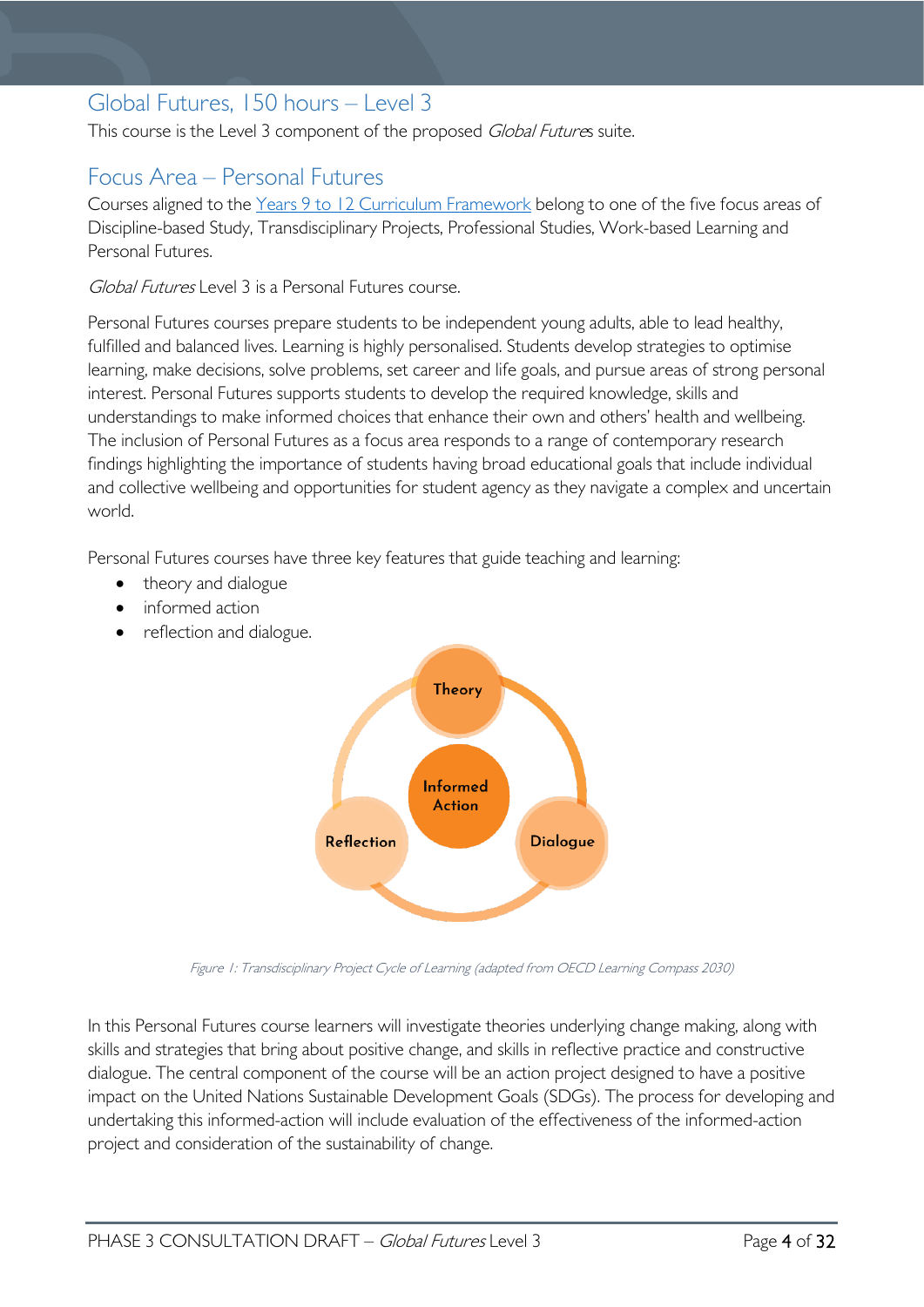# <span id="page-4-0"></span>Rationale

Global Futures Level 3 directly addresses Goal 2 of the Alice Springs (Mparntwe) Education Declaration (December 2019) Goals for Young Australians: that "all young Australians become confident and creative individuals, successful lifelong learners, and active and informed members of the community". The course is specifically designed to provide students with responsible, active and meaningful engagement with their society as citizens of that society..

It provides Level 3 access to the proposed HASS Global Futures suite as well as other HASS courses in Civics and Citizenship or History and Geography.

The course is designed to engage learners in the betterment of their community and world through the investigation of positive and valued change-making and the co-development and actioning of their own mentored plan for contributing to the SDGs. The course also provides an opportunity to recognise, accredit, refine and mentor the active citizenship many learners are already involved in. There are opportunities for learners to follow areas of interest in both modules 1 and 2 whilst module 3 consists primarily of an informed-action project designed and developed by the learners themselves.

The purpose of [Years 9 to 12 Education](https://publicdocumentcentre.education.tas.gov.au/library/Shared%20Documents/Years-9-to-12-Education-Framework.pdf) is to enable all students to achieve their potential through Years 9 to 12 and beyond in further study, training or employment.

Years 9 to 12 Education enables: Personal Empowerment, Cultural Transmission, Preparation for Citizenship and Preparation for Work.

This course supports the principles of Access, Agency, Excellence, Balance, Support and Achievement as part of a range of programs that enables students to access a diverse and highly flexible range of learning opportunities suited to their level of readiness, interests and aspirations.

# <span id="page-4-1"></span>Learning Outcomes

On successful completion of this course, learners will be able to:

- 1. communicate purposefully and appropriately about global futures
- 2. apply metacognitive reasoning and skills individually and cooperatively
- 3. evaluate global futures projects, decisions and responses using criteria and evidence
- 4. explain global issues and their local, national and global impacts
- 5. analyse global issues, including their data, components, causes, consequences, evidence and perspectives on them
- 6. explain responses to global issues including their rationale
- 7. analyse existing responses and synthesise their own response to global issues
- 8. design and implement informed action in response to a global issue.

# <span id="page-4-2"></span>Integration of General Capabilities and Cross-Curriculum Priorities

The general capabilities addressed specifically in this course are:

- Critical and creative thinking  $\mathbb{C}$
- Ethical understanding  $\pm$
- Information and communication technology capability  $\cdot \star$
- Literacy  $\blacksquare$
- Personal and social capability  $\ddot{\bullet}$

The cross-curriculum priorities enabled through this course are:

Aboriginal and Torres Strait Islander Histories and Cultures  $\frac{4}{3}$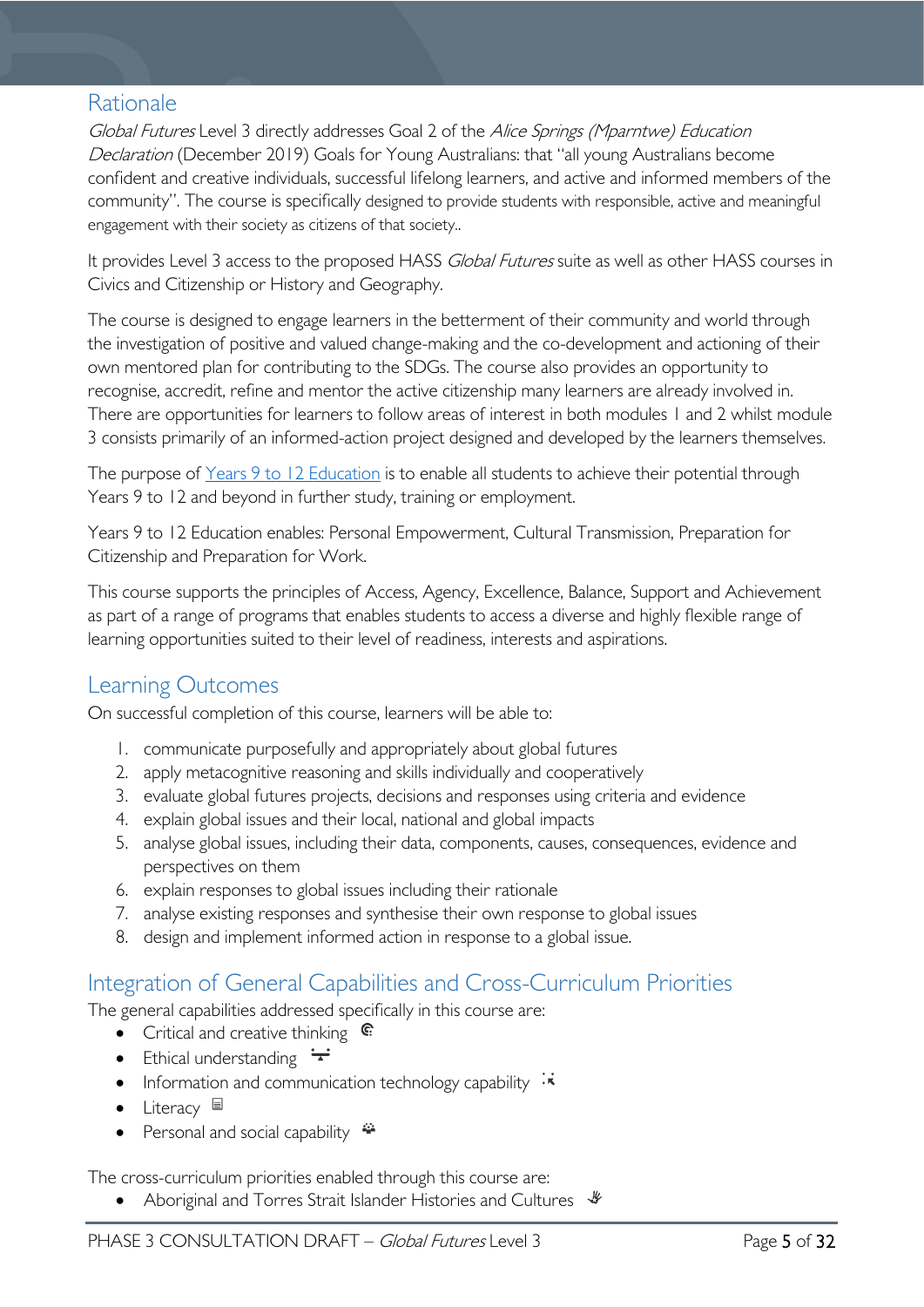- Asia and Australia's Engagement with Asia **AA**
- Sustainability  $\triangleleft$

# <span id="page-5-0"></span>Course Description

Global Futures Level 3 is about engaging with the world as local and global citizens, and taking responsible action to make the world a better place. There are three main topics in the course: changing the law, changing minds, and taking action on the United nations Sustainable Development Goals. These topics are linked by a focus on inquiry, problem solving, ethical action and evaluative reflection and dialogue.

Global Futures Level 3 equips learners with the knowledge and skills to bring about positive change in response to significant local, national and global issues. It also equips learners with skills to promote legislative change or change in community perceptions in areas of interest to them, and the capacity to act as positive role models and productive community members.

Student agency and informed action are central to the course, determining and designing a social enterprise work requirement for Module 2 and a significant action project for Module 3.

# <span id="page-5-1"></span>Pathways

This course builds upon the Australian Curriculum HASS subjects: 7-10 Civics and Citizenship. 7-10 Geography and 7-10 History Australian Curriculum.

The proposed Global Futures Level 2 and Legal Studies Foundation Level 2 provide a pathway into Global Futures Level 3.

Global Futures Level 3 proposes to provide level 3 access to the proposed TASC accredited HASS Global Futures suite as well as the Legal Studies suite and other HASS suites in Civics and Citizenship or History and Geography.

Successful completion of this course prepares learners for tertiary study in a range of areas including history, journalism, environmental studies and politics.

# <span id="page-5-2"></span>Course Requirements

There are no pre-requisites for *Global Futures* Level 3.

# <span id="page-5-3"></span>Access

Learners undertaking the course will need to work with other learners where appropriate.

# <span id="page-5-4"></span>Resource Requirements

Internet and device access is essential for some parts of the course.

# <span id="page-5-5"></span>Course Structure and Delivery

### <span id="page-5-6"></span>Structure

This course consists of three 50-hour modules.

Modules available Core Module 1: Analysing Issues and Changing the Law Core Module 2: Analysing Responses to Issues and Changing Minds Core Module 3: Taking Action on the United Nations Sustainable Development Goals (SDGs)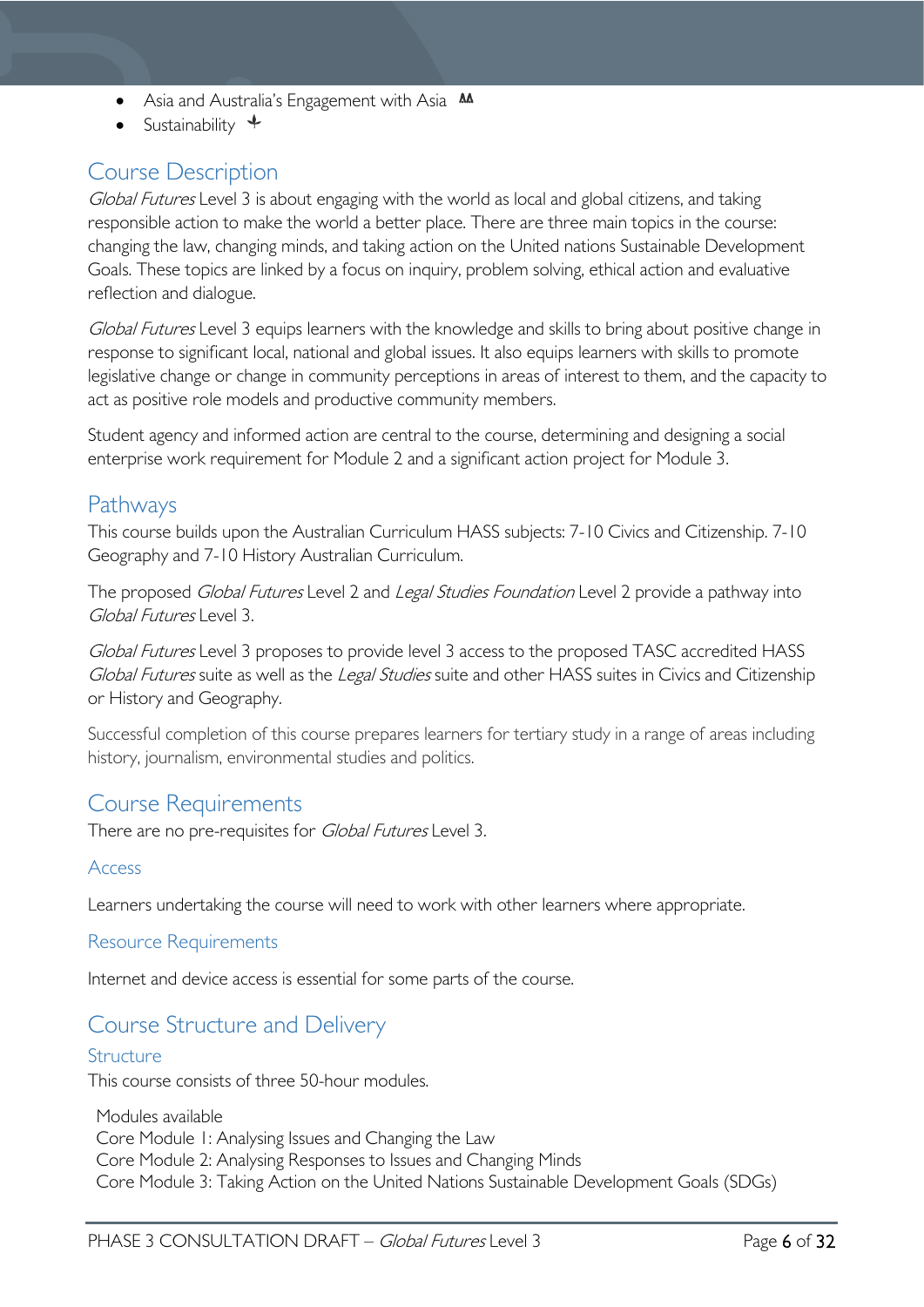### <span id="page-6-0"></span>**Delivery**

Modules 1 and 2 may be delivered in any order. Module 3 will be delivered after Modules 1 and 2.

# <span id="page-6-1"></span>Course Content

### <span id="page-6-2"></span>Module 1 - Analysing Issues and Changing the Law

### <span id="page-6-3"></span>Module 1 Learning Outcomes

The following Learning Outcomes are a focus of this module:

- 1. communicate purposefully and appropriately about global futures
- 2. apply metacognitive reasoning and skills individually and cooperatively
- 3. evaluate global futures projects, decisions and responses using criteria and evidence
- 4. explain global issues and their local, national and global impacts
- 5. analyse global issues, including their data, components, causes, consequences, evidence and perspectives on them

#### <span id="page-6-4"></span>Module 1 Content

Learners will analyse issues to understand their component parts and the different perspectives that there may be on the issue. As part of this analysis they will develop the capacity to distinguish aspects of important issues that require a change in the law to bring about desired change. They will learn how to promote change in the law in a legal and productive manner and will design and undertake informed action directed towards a positive and desirable change in the law. It is important when engaging with issues around the SDGs that learners consider different perspectives and points of view. It is also important that learners are introduced as appropriate to online spaces where nuanced discussion of global issues occurs, and that they are encouraged to interact responsibly, legally and ethically in those spaces.

### Key knowledge:

#### SDGs and the issues they address:

- introduction to the SDGs including their origin and purpose
- detail on selected SDGs including their theoretical basis
- diverse perspectives and dialogue on the SDGs.

### Analysis of the issues:

- analysis of two of the issues addressed by the SDGs
- problematic laws or regulations that may impede progress on the SDGs
- change process when a change in the law is required.

### Formal and informal processes for changing the law:

- law changing processes: an introduction to the theory, examples of practice and dialogue
- examples of past campaigns to change the law
- successful campaigns, and the relevance of that learning to a current issue.

#### The action project  $-$  changing the law

(see Module 1 Work Requirement in Appendix 3)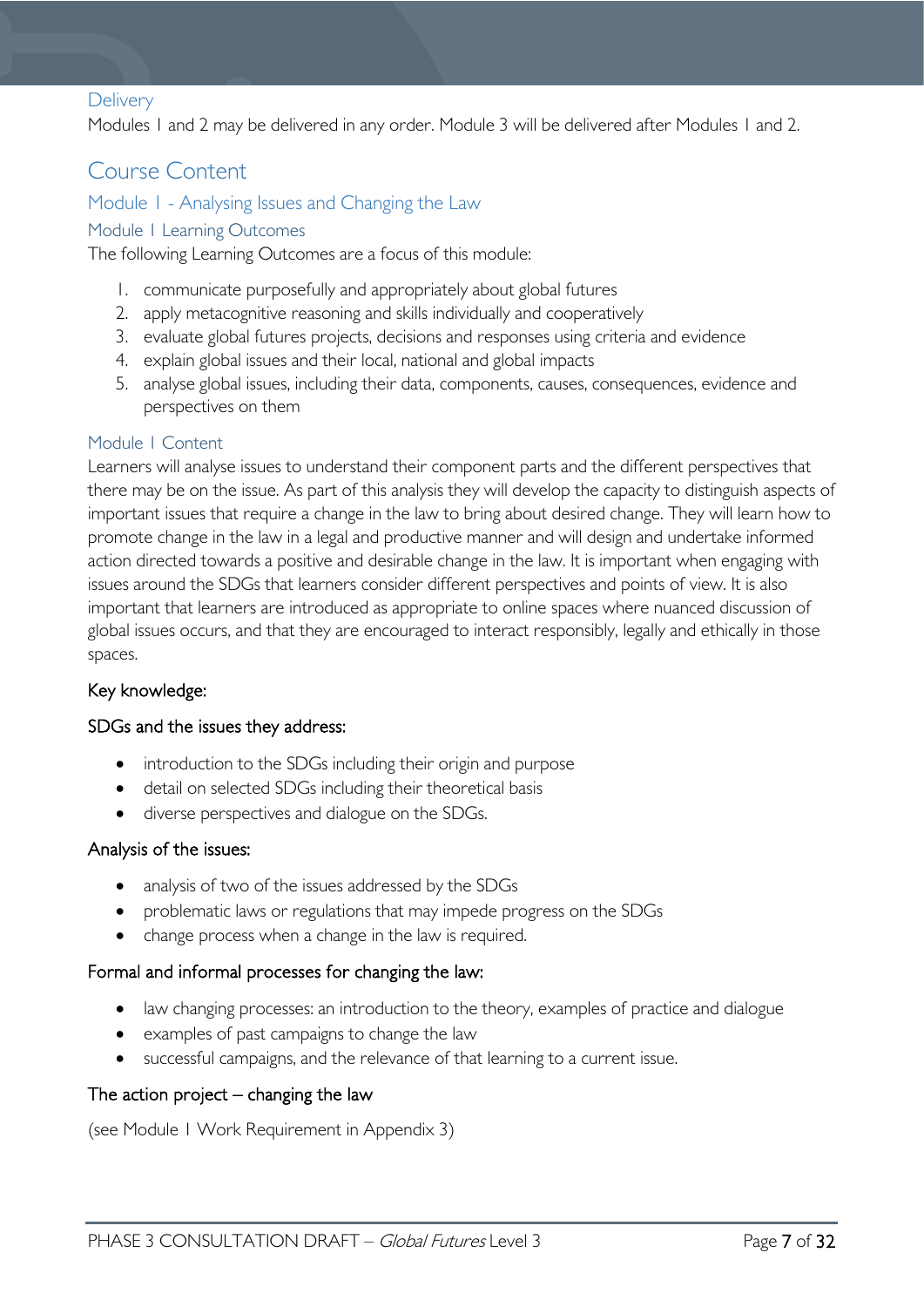#### Key skills:

- communication skills aligned to the research, analysis and project detailed in the key knowledge, skills and work requirements for the course, including aligning communication format to purpose
- skills in the effective use of information and communications technology including email, a range of software and research tools
- effective use of conventions and processes aligned to the research and communication tools used, including the conventions associated with academic integrity and responsible use of computers and the internet
- individual and collaborative metacognitive reasoning and skills
- campaign design skills for promoting specific change in the law
- analysis and identification of a specific change in a specific law that will produce desirable change
- collection and evaluation of data to evaluate the progress and success of a campaign promoting a change in the law
- reflection and dialogue on the impact of change in the law on personal and community futures.

### <span id="page-7-0"></span>Module 1 Work Requirements Summary

The work requirements of a course are processes, products or performances that provide a significant demonstration of achievement that is measurable against the course's standards. Work requirements need not be the sole form of assessment for a module.

This module includes two (2) case studies.

See Appendix 3 for the full specifications for the Work Requirements of this course.

#### <span id="page-7-1"></span>Module 1 Assessment

This module has a focus on criteria 1, 2, 3, 4, 5.

# <span id="page-7-2"></span>Module 2 - Analysing Responses to Issues and Changing Minds

### <span id="page-7-3"></span>Module 2 Learning Outcomes

The following Learning Outcomes are a focus of this module:

- 1. communicate purposefully and appropriately about global futures
- 2. apply metacognitive reasoning and skills individually and cooperatively
- 3. evaluate global futures projects, decisions and responses using criteria and evidence
- 6. explain responses to global issues including their rationale
- 7. analyse existing responses and synthesise their own response to global issues

#### <span id="page-7-4"></span>Module 2 Content

Learners will analyse responses to issues in order to understand different perspectives on how to best respond to the issue. As part of this analysis they will consider how to identify, analyse and influence opinion or public perception of important issues. They will learn how to promote change in a legal and productive manner and will design and undertake informed action directed towards a positive and desirable change in the way an issue is perceived. It is important when engaging with issues around the SDGs that learners consider different perspectives and points of view. It is also important that learners are introduced as appropriate to online spaces where nuanced discussion of global issues occurs, and that they are encouraged to interact responsibly, critically, legally and ethically in those spaces.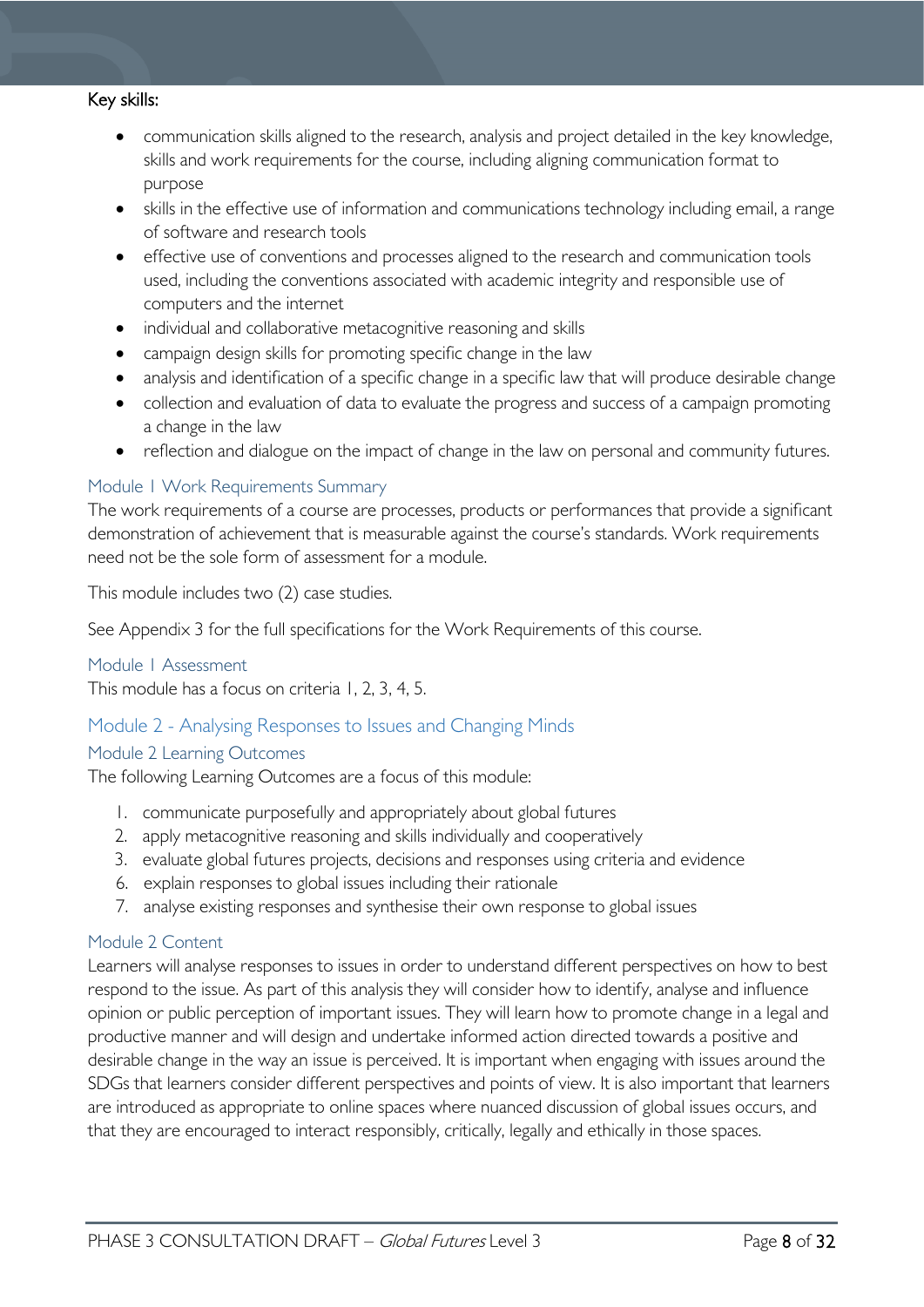# Key knowledge:

### Responses to issues related to the SDGs:

- theory, values and perspectives behind selected responses
- dialogue and argument presented to support the response
- evidence used in the response.

#### Assumptions and implications of responses:

- assumptions of either two opposing responses to the same issue or two responses from the same respondent to two different issues
- implications and potential consequences of the same two responses
- assumptions, implications, arguments and evidence in own responses.

### Changing minds:

- skills and insights in dialogue and the presentation of information
- past campaigns to change minds or public perception
- successful campaigns, and the relevance of that learning.

### The informed action project – changing minds

(see Module 2 Work Requirement in Appendix 3)

#### Key skills:

- communication skills aligned to the research, analysis and project detailed in the key knowledge, skills and work requirements for the course, including aligning communication format to purpose
- skills in the effective use of information and communications technology including email, a range of software and research tools
- the effective use of conventions and processes aligned to the research and communication tools used, including the conventions associated with academic integrity and responsible use of computers and the internet
- individual and collaborative metacognitive reasoning and skills
- campaign design skills for promoting change in public perception
- identification of targets and strategies to achieve those targets
- collection and evaluation of data to evaluate the progress and success of a campaign
- reflection and dialogue on the impact of desired change on personal and community futures.

#### <span id="page-8-0"></span>Module 2 Work Requirements Summary

The work requirements of a course are processes, products or performances that provide a significant demonstration of achievement that is measurable against the course's standards. Work requirements need not be the sole form of assessment for a module.

This module includes one (1) social enterprise work requirement.

See Appendix 3 for the full specifications for the Work Requirements of this course.

#### <span id="page-8-1"></span>Module 2 Assessment

This module has a focus on criteria 1, 2, 3, 6, 7.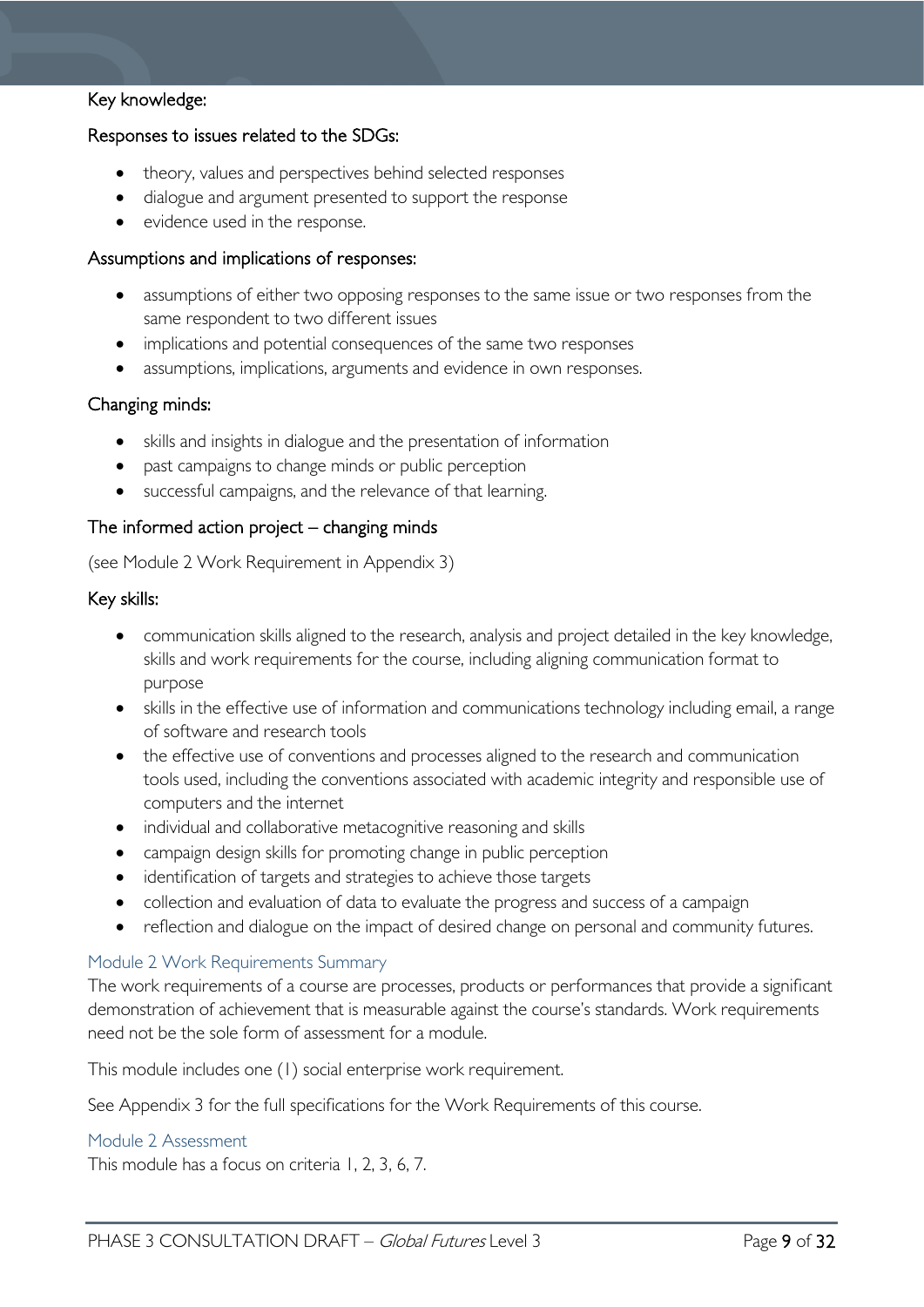# <span id="page-9-0"></span>Module 3 - Taking Action on the United Nations Sustainable Development Goals (SDGs)

# <span id="page-9-1"></span>Module 3 Learning Outcomes

The following Learning Outcomes are a focus of this module:

- 1. communicate purposefully and appropriately about global futures
- 2. apply metacognitive reasoning and skills individually and cooperatively
- 3. evaluate global futures projects, decisions and responses using criteria and evidence
- 8. design and implement informed action in response to a global issue

### <span id="page-9-2"></span>Module 3 Content

Learners will design, develop, undertake and evaluate an informed action project designed to make a positive contribution towards one or more of the SDGs. It is important when designing a project that teachers and students undertake risk analysis of potential projects and learner involvement in them. It is also vital, to meet course outcomes, when engaging with issues around the SDGs that learners consider different perspectives and points of view. It is also important that learners are introduced as appropriate to online spaces where nuanced discussion of global issues occurs, and that they are encouraged to interact responsibly, critically, legally and ethically in those spaces.

# Key knowledge:

It is not intended that time be allocated equally across key knowledge in this module, with the collaborative project itself likely to assume a significant portion of the 50 hours.

# Knowledge of informed action:

- how to select an issue aligned to the SDGs, design a central action project and plan an approach for the project
- how to work with others, including team, governance and support; and potentially liaise with interested Government Organisations and Non-Government Organisations
- how to develop a scope and sequence.

# Knowledge of planning for success:

- how to set, monitor and refine goals and targets
- how to use evidence at all stages of the project
- how to develop and use criteria for monitoring, reflecting and evaluating.

### The collaborative informed action project:

- undertaking the project
- evaluating the project
- reflecting upon the project and considering implications and future options.

### Key skills:

- communication skills aligned to the research, analysis and project detailed in the key knowledge, skills and work requirements for the course, including aligning communication format to purpose
- skills in the effective use of information and communications technology including email, a range of software and research tools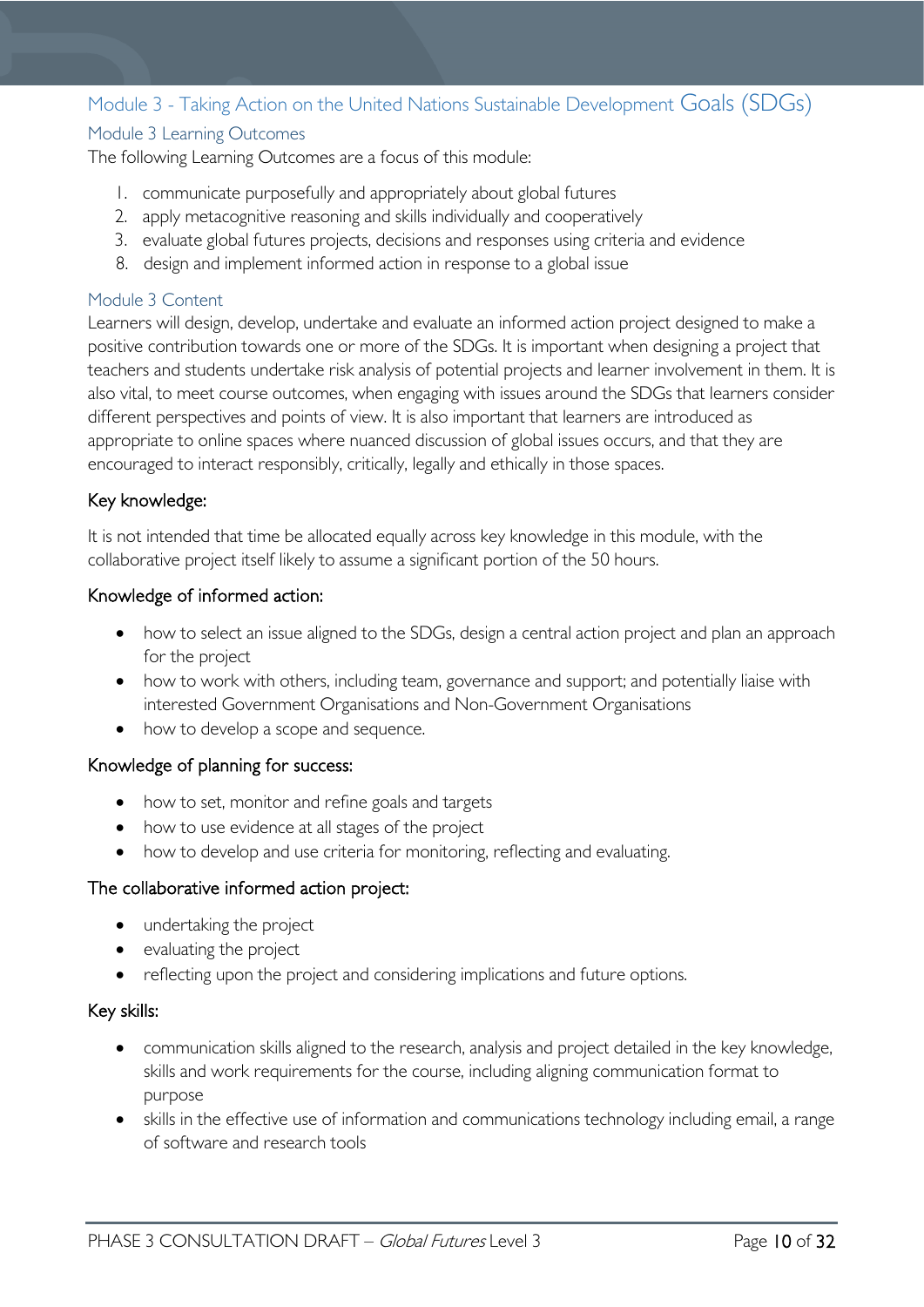- the effective use of conventions and processes aligned to the research and communication tools used, including the conventions associated with academic integrity and responsible use of computers and the internet
- individual and collaborative metacognitive reasoning and skills: planning for success, reflecting on progress and considering implications
- skills in designing and undertaking an action project that is considerate, cohesive, coherent and impactful
- use of evidence to identify targets and strategies and to design and evaluate a project
- reflection and dialogue on the impact of the project on personal and community futures.

# <span id="page-10-0"></span>Module 3 Work Requirements Summary

The work requirements of a course are processes, products or performances that provide a significant demonstration of achievement that is measurable against the course's standards. Work requirements need not be the sole form of assessment for a module.

This module includes one (1) project work requirement.

See Appendix 3 for the full specifications for the Work Requirements of this course.

#### <span id="page-10-1"></span>Module 3 Assessment

This module has a focus on criteria 1, 2, 3, 4, 7, 8.

# <span id="page-10-2"></span>Assessment

Criterion-based assessment is a form of outcomes assessment that identifies the extent of learner achievement at an appropriate end-point of study. Although assessment – as part of the learning program – is continuous, much of it is formative, and is done to help learners identify what they need to do to attain the maximum benefit from their study of the course. Therefore, assessment for summative reporting to TASC will focus on what both teacher and learner understand to reflect endpoint achievement.

The standard of achievement each learner attains on each criterion is recorded as a rating 'A', 'B', or 'C', according to the outcomes specified in the standards section of the course.

A 't' notation must be used where a learner demonstrates any achievement against a criterion less than the standard specified for the 'C' rating.

A 'z' notation is to be used where a learner provides no evidence of achievement at all.

Internal assessment of all criteria will be made by the provider. Providers will report the learner's rating for each criterion to TASC.

TASC will supervise the external assessment of designated criteria which will be indicated by an asterisk (\*). The ratings obtained from the external assessments will be used in addition to internal ratings from the provider to determine the final award.

#### <span id="page-10-3"></span>Criteria

|                | Module I  | Module 2  | Module 3    |
|----------------|-----------|-----------|-------------|
| Criteria Focus | 1,2,3,4,5 | 1,2,3,6,7 | 1,2,3,4,7,8 |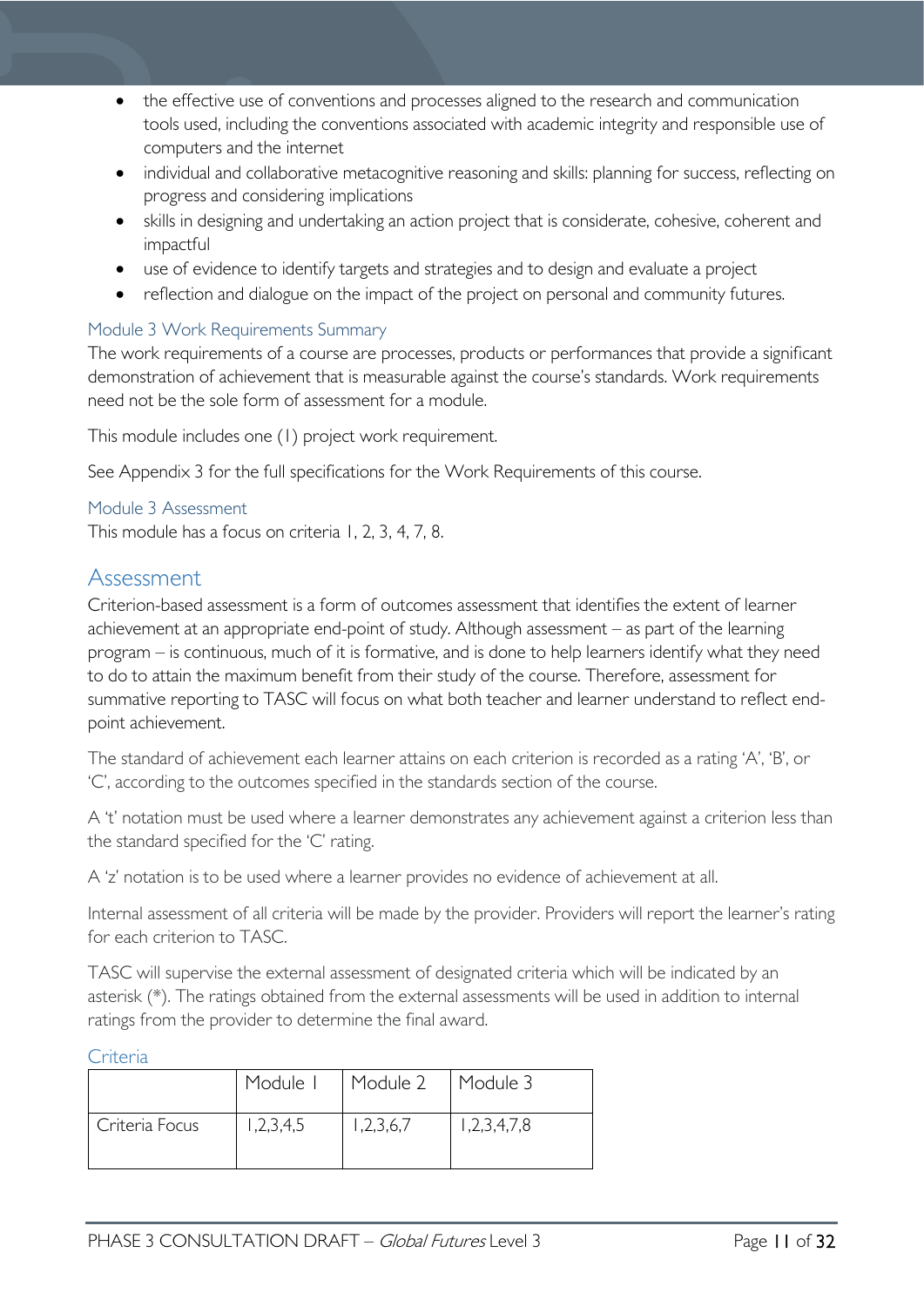The assessment for *Global Futures* Level 3 will be based on the degree to which the learner can:

- 1. select and apply appropriate communication tools and strategies\*
- 2. apply metacognitive skills and reasoning
- 3. select, develop and apply criteria to evaluate projects, decisions and responses \*
- 4. explain global issues\*
- 5. investigate global issues
- 6. explain differing responses to global issues
- 7. synthesises responses to global issues\*
- 8. design and assess informed action in response to an issue\*

\*denotes criteria that are both internally and externally assessed.

### <span id="page-11-0"></span>**Standards**

Criterion 1: select and apply appropriate communication tools<sup>†</sup> and strategies\*

This criterion is both internally and externally assessed.

| <b>Standard Elements</b>                                                                             | Rating C                                                                                                                                                       | <b>Rating B</b>                                                                                                                                                                                      | <b>Rating A</b>                                                                                                                                                                                                                                           |
|------------------------------------------------------------------------------------------------------|----------------------------------------------------------------------------------------------------------------------------------------------------------------|------------------------------------------------------------------------------------------------------------------------------------------------------------------------------------------------------|-----------------------------------------------------------------------------------------------------------------------------------------------------------------------------------------------------------------------------------------------------------|
| EI - Use of<br>communication<br>formats $‡$                                                          | selects from and uses a<br>range of appropriate<br>communication formats<br>including email, software<br>and online tools to<br>communicate meaning<br>clearly | selects from and<br>effectively uses a range<br>of appropriate formal<br>and informal<br>communication formats<br>including email, software<br>and online tools to<br>communicate meaning<br>clearly | selects from and<br>effectively uses a range<br>of appropriate formal<br>and informal<br>communication formats<br>including email, software<br>and online tools to<br>communicate meaning<br>clearly for different<br>purposes, contexts and<br>audiences |
| E2 - Terminology                                                                                     | selects and uses a wide<br>range of appropriate<br>terminology to clearly<br>communicate meaning                                                               | selects and correctly uses<br>a wide range of non-<br>specialist and some<br>specialist terminology to<br>clearly communicate<br>meaning                                                             | selects and correctly uses<br>a wide range of specialist<br>and non-specialist<br>terminology to clearly<br>communicate meaning                                                                                                                           |
| $E3 -$<br>Communication<br>protocols such as<br>spelling, grammar,<br>punctuation and<br>word ranges | correctly uses a wide<br>range of communication<br>protocols such as<br>spelling, grammar.<br>punctuation and word<br>ranges to communicate<br>clearly         | correctly uses a wide<br>range of communication<br>protocols such as<br>spelling, grammar,<br>punctuation and word<br>ranges to communicate<br>clearly in a variety of<br>contexts                   | correctly uses<br>communication<br>protocols such as<br>spelling, grammar,<br>punctuation and word<br>ranges in nuanced and<br>clear communication for<br>a variety of purposes<br>contexts and audiences                                                 |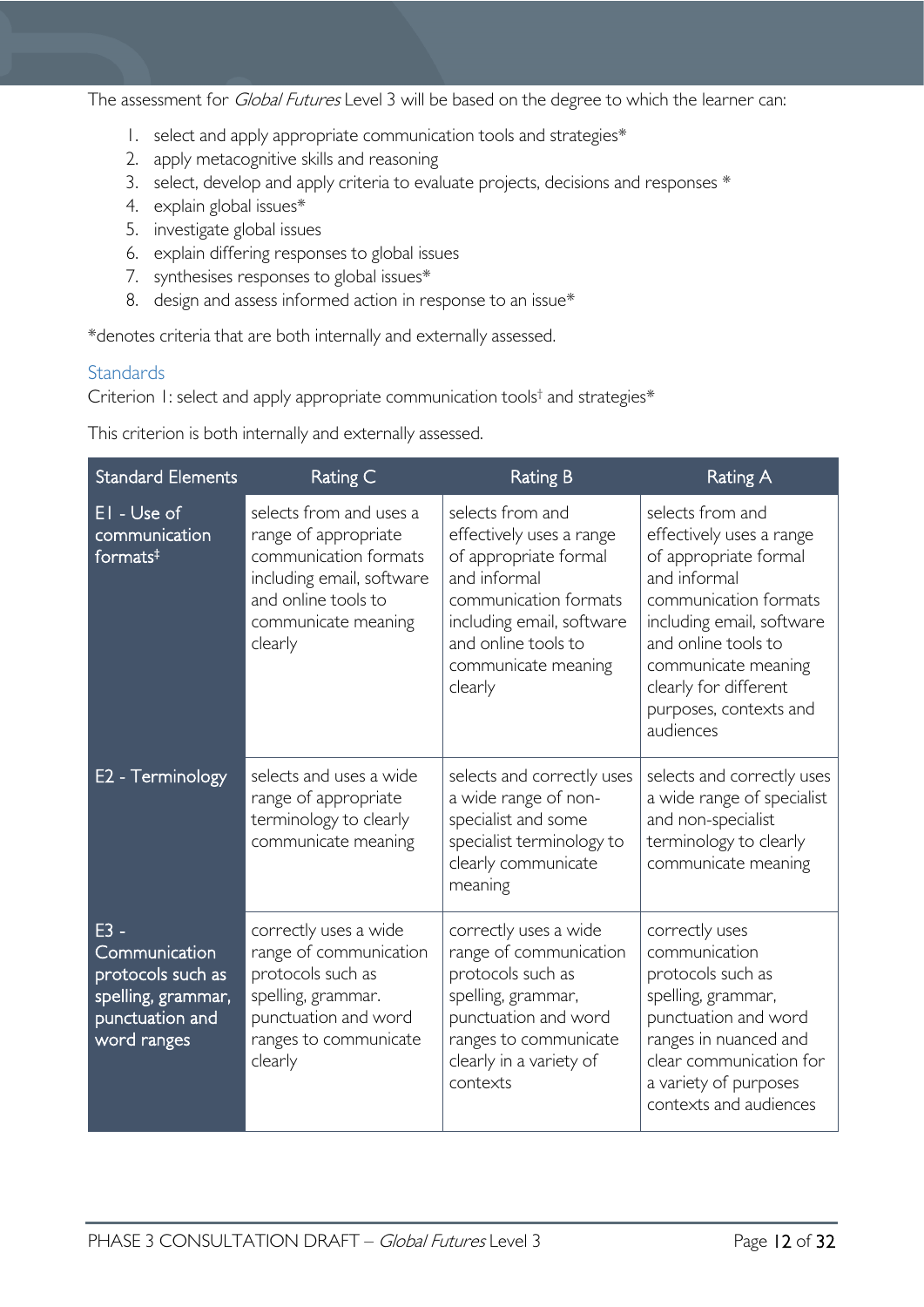| Standard Elements           | Rating C                                                                                            | Rating B                                                                                            | Rating A                                                                                            |
|-----------------------------|-----------------------------------------------------------------------------------------------------|-----------------------------------------------------------------------------------------------------|-----------------------------------------------------------------------------------------------------|
| E4 - Ethical<br>scholarship | identifies and practises<br>ethical scholarship when<br>conducting research and<br>presenting work. | identifies and practises<br>ethical scholarship when<br>conducting research and<br>presenting work. | identifies and practises<br>ethical scholarship when<br>conducting research and<br>presenting work. |

 $<sup>†</sup>$  In this course communication tools include communication formats and terminology; protocols</sup> include spelling, punctuation, grammar, referencing, citation and email protocols; and strategies include survey, research and the use of internet, email and computing technologies.

‡ Formats are considered to be the style and presentation guidelines and parameters for learner output including essays, reports, posters, oral reports, infographics, email, online slideshows, multimodal presentations and other formats prescribed by work requirements or those set by teachers.

Criterion 2: apply metacognitive skills and reasoning

This criterion is only internally assessed.

| <b>Standard Elements</b>                                                 | Rating C                                                                                                                                                                    | <b>Rating B</b>                                                                                                                                                                                           | <b>Rating A</b>                                                                                                                                                                                                          |
|--------------------------------------------------------------------------|-----------------------------------------------------------------------------------------------------------------------------------------------------------------------------|-----------------------------------------------------------------------------------------------------------------------------------------------------------------------------------------------------------|--------------------------------------------------------------------------------------------------------------------------------------------------------------------------------------------------------------------------|
| EI - Sets goals and<br>improvement<br>strategies to<br>progress learning | sets learning goals and<br>creates texts to<br>communicate learning<br>goals that suit a range of<br>purposes, and the<br>selection of strategies to<br>achieve those goals | sets learning goals and<br>creates texts to<br>communicate learning<br>goals that suit a range of<br>purposes or contexts,<br>and the selection and<br>adaptation of strategies<br>to achieve those goals | sets learning goals and<br>creates texts to<br>communicate the<br>evolution of learning<br>goals that suit a wide<br>range of purposes or<br>contexts, and the design<br>of nuanced strategies to<br>achieve those goals |
| E <sub>2</sub> - Creates plans<br>to complete tasks                      | creates effective and<br>detailed learning plans to<br>schedule and complete<br>tasks, using appropriate<br>interactive software                                            | creates effective and<br>detailed learning plans to<br>schedule and complete<br>tasks, that address<br>strengths, weaknesses<br>and goals, using<br>appropriate interactive<br>software                   | creates sophisticated and<br>nuanced learning plans to<br>schedule, complete and<br>monitor tasks, addressing<br>strengths and<br>weaknesses and<br>developed using<br>appropriate interactive<br>software               |
| E3 - Monitors<br>progress and<br>adjusts plans<br>accordingly            | records, maps or<br>annotates learning<br>progress <sup>+</sup> , in written or<br>multimodal forms, and<br>adjusts learning plans<br>accordingly.                          | records, maps or<br>annotates learning<br>progress <sup>+</sup> , in written or<br>multimodal forms, and<br>adjusts learning plans,<br>goals and strategies<br>accordingly.                               | records, maps or<br>annotates learning<br>progress <sup>+</sup> and the use of<br>strategies, in written or<br>multimodal forms, and<br>adjusts learning plans,<br>goals and strategies<br>effectively                   |

†learning progress includes progress through a plan, progress towards a goal or target, or progress to a higher standard.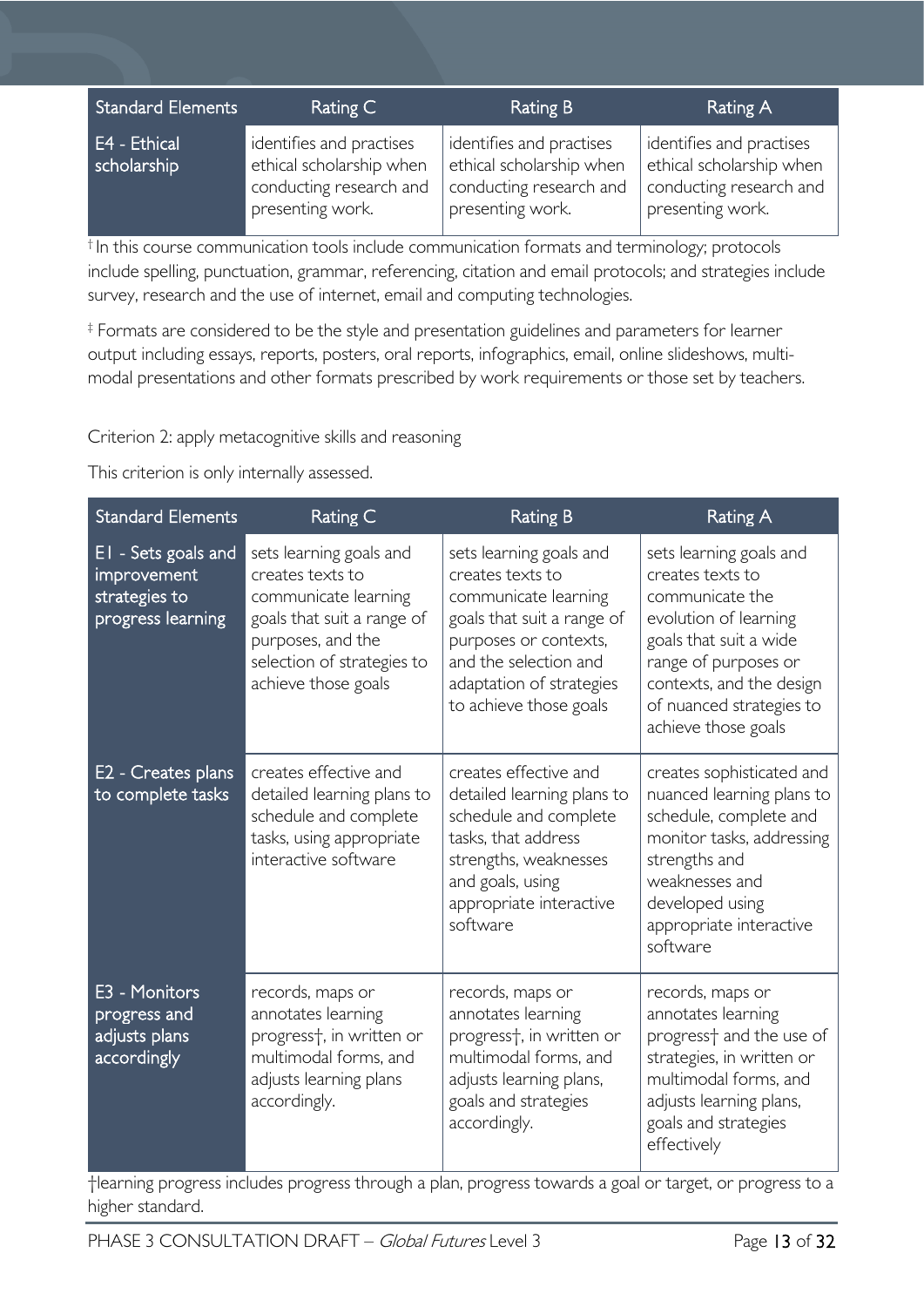Criterion 3: select, develop and apply criteria to evaluate projects, decisions and responses\*

This criterion is both internally and externally assessed.

| <b>Standard Elements</b>                                  | Rating C                                                                                                                             | <b>Rating B</b>                                                                                                                                 | <b>Rating A</b>                                                                                                                                                                                                   |
|-----------------------------------------------------------|--------------------------------------------------------------------------------------------------------------------------------------|-------------------------------------------------------------------------------------------------------------------------------------------------|-------------------------------------------------------------------------------------------------------------------------------------------------------------------------------------------------------------------|
| EI - Collects and<br>analyses evidence                    | collects and examines a<br>variety of evidence,<br>including online, to<br>evaluate projects,<br>decisions or<br>consequences        | collects and analyses a<br>wide variety of evidence,<br>including online, to<br>evaluate projects,<br>decisions and<br>consequences             | collects, develops and<br>critically analyses a wide<br>variety of evidence,<br>including online, to<br>evaluate projects,<br>decisions and<br>consequences                                                       |
| E <sub>2</sub> - Uses and<br>develops success<br>criteria | identifies and selects<br>criteria to evaluate<br>projects, decisions and<br>responses in written or<br>multimodal forms             | identifies, selects or<br>adapts criteria to<br>evaluate projects,<br>decisions and responses<br>in written or multimodal<br>forms              | develops or adapts<br>criteria for nuanced<br>critical evaluation of<br>projects, decisions and<br>responses in written or<br>multimodal forms                                                                    |
| E3 - Evaluates<br>projects, decisions<br>and responses    | evaluates projects,<br>decisions or responses, in<br>written or multimodal<br>form, using criteria and a<br>small range of evidence. | consistently evaluates<br>projects, decisions and<br>responses, in written or<br>multimodal form, using<br>criteria and a range of<br>evidence. | critically evaluates the<br>development, progress,<br>success and implications<br>of projects, decisions and<br>responses, in written or<br>multimodal form, using<br>criteria and a wide<br>variety of evidence. |

Criterion 4: explain global issues \*

This criterion is both internally and externally assessed.

| <b>Standard Elements</b>         | Rating C                                                                                                                                                         | Rating B                                                                                                                                                                                          | Rating A                                                                                                                                                                               |
|----------------------------------|------------------------------------------------------------------------------------------------------------------------------------------------------------------|---------------------------------------------------------------------------------------------------------------------------------------------------------------------------------------------------|----------------------------------------------------------------------------------------------------------------------------------------------------------------------------------------|
| <b>EI-Undertakes</b><br>research | undertakes research into<br>global issues selecting and<br>using information and<br>evidence from a range of<br>appropriate sources,<br>including online sources | undertakes research into<br>global issues selecting and<br>using relevant<br>information and<br>evidence based on an<br>assessment of reliable<br>and useful sources,<br>including online sources | undertakes research into<br>global issues selecting and<br>using relevant evidence<br>based on a critical<br>evaluation of reliable and<br>useful sources, including<br>online sources |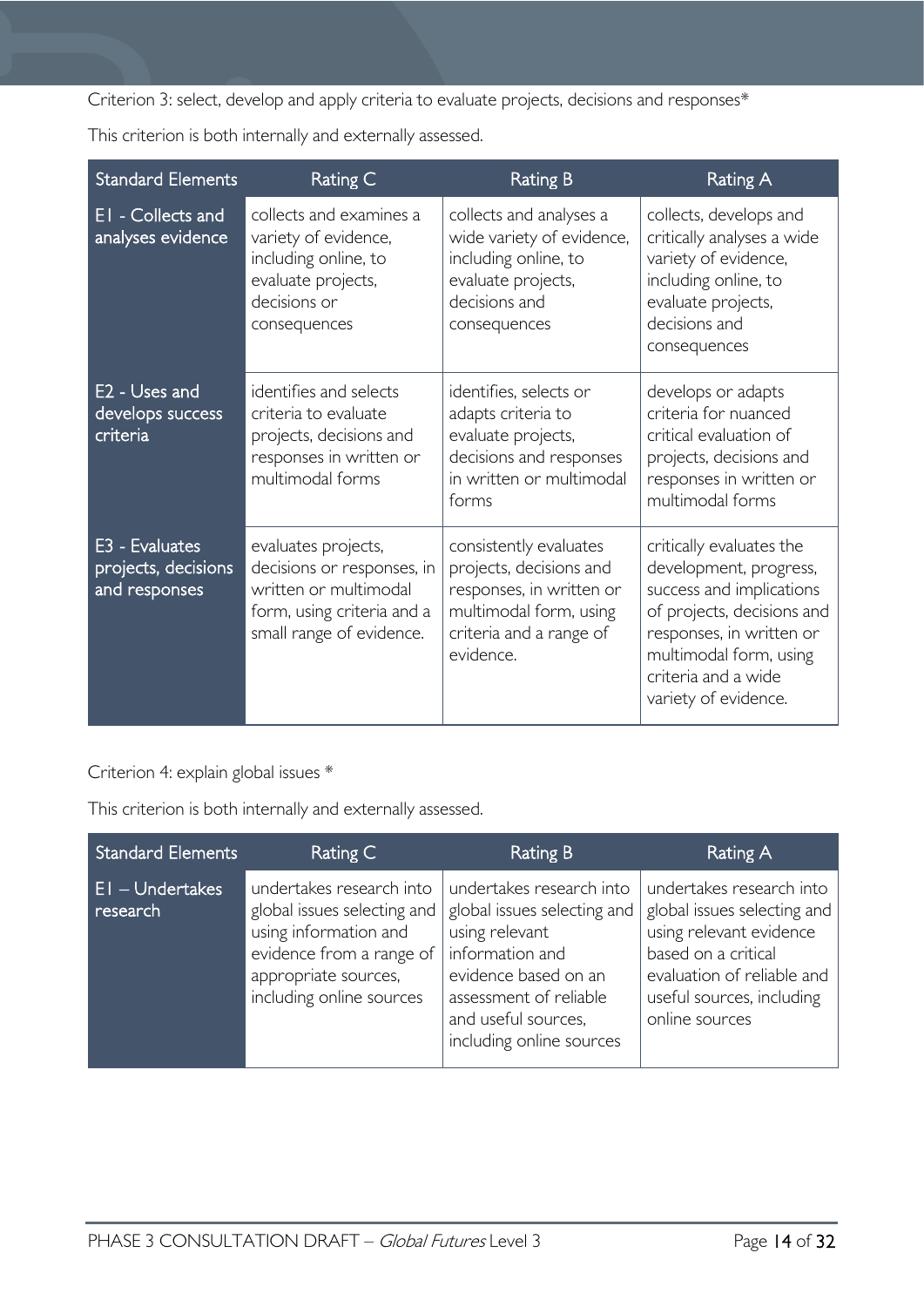| <b>Standard Elements</b>                                                                     | Rating C                                                                                                                                                       | <b>Rating B</b>                                                                                                                                                               | Rating A                                                                                                                                                                                     |
|----------------------------------------------------------------------------------------------|----------------------------------------------------------------------------------------------------------------------------------------------------------------|-------------------------------------------------------------------------------------------------------------------------------------------------------------------------------|----------------------------------------------------------------------------------------------------------------------------------------------------------------------------------------------|
| E2 - Knowledge of<br>the issue and its<br>local, national and<br>global impact               | explains global issues and<br>accounts for their impact<br>in written and<br>multimodal forms                                                                  | explains global issues and<br>accounts for their impact<br>using supporting<br>evidence in written and<br>multimodal forms                                                    | provides detailed,<br>supported and nuanced<br>explanations of global<br>issues and their impact<br>and significance in<br>written and multimodal<br>forms                                   |
| E3 - Knowledge of<br>change process as<br>it applies to global<br>issues and their<br>impact | explains change process <sup>†</sup><br>related to global issues<br>and their impact in<br>written and multimodal<br>forms                                     | explains change process <sup>†</sup><br>and illustrates with<br>relevant examples of<br>global issues in written<br>and multimodal forms                                      | provides detailed<br>explanation of change<br>process <sup>†</sup> and selects<br>pertinent illustration<br>from curated examples<br>of global issues, in<br>written and multimodal<br>forms |
| E4 - Explains<br>change required                                                             | explains and accounts for<br>specific change required<br>in the law or public<br>perceptions relating to a<br>global issue in written<br>and multimodal forms. | explains, accounts for<br>and justifies specific<br>change required in the<br>law or public perceptions<br>relating to a global issue,<br>in written and<br>multimodal forms. | provides detailed<br>explanation and<br>justification of change<br>proposed to the law or<br>public perception relating<br>toa global issue, in<br>written and multimodal<br>forms.          |

† change process means the steps that lead to presenting a proposed change in the law or public perception (see glossary for a more detailed explanation).

# Criterion 5: investigate global issues

This criterion only internally assessed.

| <b>Standard Elements</b>                                    | Rating C                                                                                                                                                                     | Rating B                                                                                                                                       | <b>Rating A</b>                                                                                                                                                                     |
|-------------------------------------------------------------|------------------------------------------------------------------------------------------------------------------------------------------------------------------------------|------------------------------------------------------------------------------------------------------------------------------------------------|-------------------------------------------------------------------------------------------------------------------------------------------------------------------------------------|
| <b>El</b> - Poses inquiry<br>questions to guide<br>research | poses simple inquiry<br>questions to guide<br>research that identifies<br>factors which impact<br>upon global issues such<br>as their components,<br>causes and consequences | poses inquiry questions<br>to develop a research<br>plan for inquiry into<br>global issues and their<br>components, causes and<br>consequences | poses nuanced inquiry<br>questions to develop a<br>clear, detailed and<br>coherent research plan<br>for inquiry into global<br>issues, their components,<br>causes and consequences |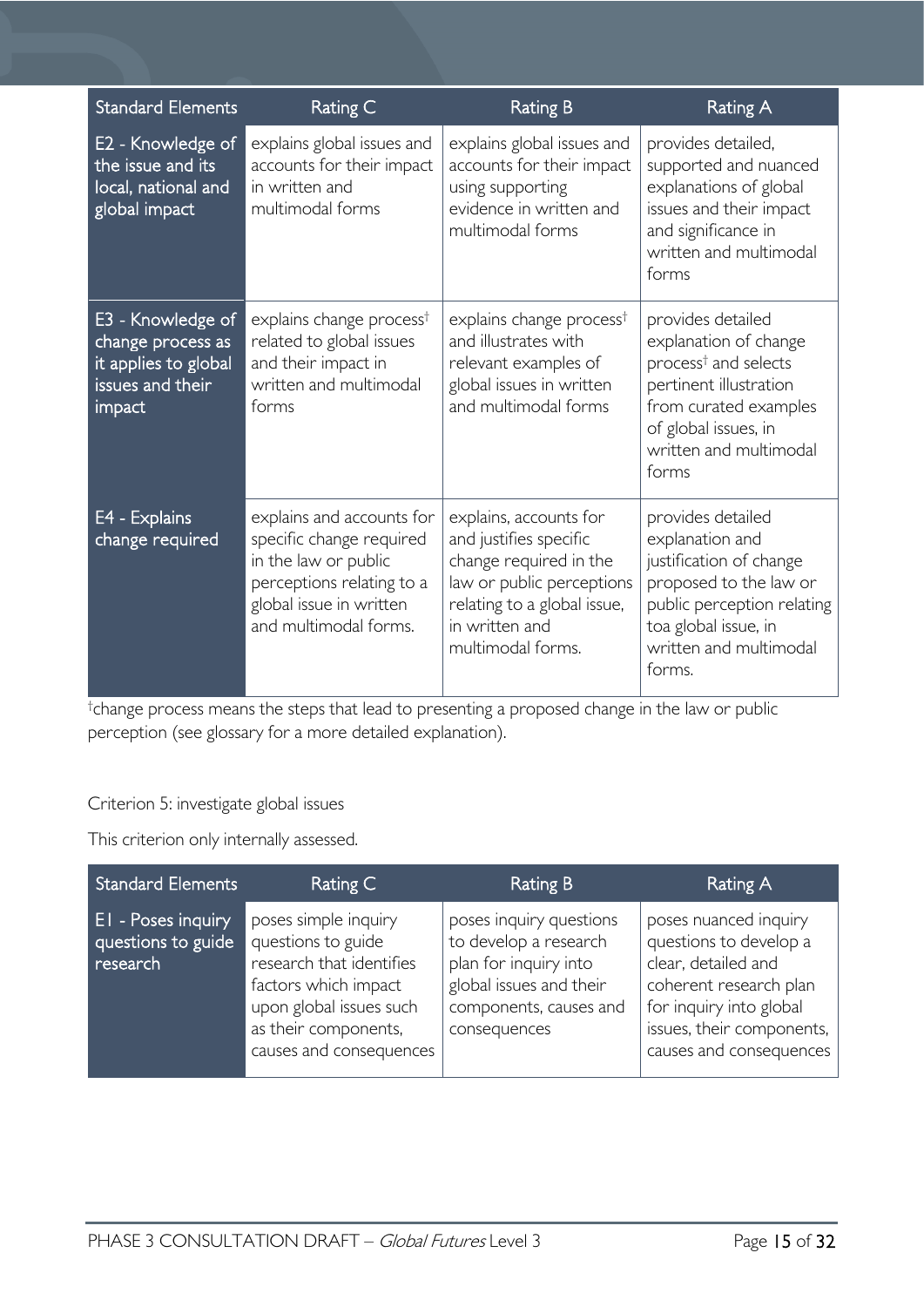| <b>Standard Elements</b>                         | Rating C                                                                                                                                                          | <b>Rating B</b>                                                                                                                                                                                                         | Rating A                                                                                                                                              |
|--------------------------------------------------|-------------------------------------------------------------------------------------------------------------------------------------------------------------------|-------------------------------------------------------------------------------------------------------------------------------------------------------------------------------------------------------------------------|-------------------------------------------------------------------------------------------------------------------------------------------------------|
| E2 - Analyses<br>perspectives and<br>connections | explains and accounts for<br>different perspectives on<br>global issues including the<br>influence of cultures and<br>beliefs, in written and<br>multimodal forms | analyses and accounts for<br>different perspectives on<br>global issues, including<br>conflict between<br>different perspectives<br>and the influence of<br>cultures and beliefs, in<br>written and multimodal<br>forms | explains connections,<br>distinctions and potential<br>consensus of<br>perspectives on global<br>issues, in written and<br>multimodal forms           |
| E3 - Uses<br>evidence to assist<br>with analysis | collects and analyses<br>evidence from a range of<br>sources, including online,<br>to develop an argument.                                                        | collects and analyses<br>evidence from a range of<br>sources, including online,<br>to develop and sustain an<br>argument.                                                                                               | collects and analyses<br>evidence from a wide<br>range of sources,<br>including online, to test<br>hypotheses and develop<br>and sustain an argument. |

Criterion 6: explain differing responses to global issues

This criterion only internally assessed.

| <b>Standard Elements</b>                                     | Rating C                                                                                                                                                                                   | <b>Rating B</b>                                                                                                                                                                                                      | <b>Rating A</b>                                                                                                                                                                                                          |
|--------------------------------------------------------------|--------------------------------------------------------------------------------------------------------------------------------------------------------------------------------------------|----------------------------------------------------------------------------------------------------------------------------------------------------------------------------------------------------------------------|--------------------------------------------------------------------------------------------------------------------------------------------------------------------------------------------------------------------------|
| EI - Explains<br>proposed<br>responses to<br><b>issues</b>   | explains proposed<br>responses to current<br>global or local issues in<br>written and multimodal<br>forms                                                                                  | provides detailed or<br>nuanced explanation of<br>proposed responses to<br>current global or local<br>issues, in written and<br>multimodal forms                                                                     | provides detailed and<br>nuanced explanation of<br>proposed responses to<br>global and local issues, in<br>written and multimodal<br>forms                                                                               |
| E2 - Explains<br>rationale for<br>response to issues         | explains rationale for<br>responses to global or<br>local issues, in written and<br>multimodal forms                                                                                       | provides detailed or<br>nuanced explanation of<br>rationale for responses<br>to global or local issues, in<br>written and multimodal<br>forms                                                                        | provides detailed and<br>nuanced explanation of<br>rationale for responses<br>to global and local issues,<br>in written and multimodal<br>forms                                                                          |
| E3 - Explains<br>successful<br>responses to<br>global issues | develops oral or written<br>text that uses evidence<br>from a range of different<br>sources, including online,<br>to explain successful and<br>unsuccessful responses to<br>global issues. | develops oral or written<br>text that uses evidence<br>from a range of different<br>sources, including online,<br>to coherently explain and<br>compare successful and<br>unsuccessful responses to<br>global issues. | develops oral or written<br>text that uses evidence<br>from a wide range of<br>different sources,<br>including online, to<br>coherently explain and<br>account for the success<br>of past responses to<br>global issues. |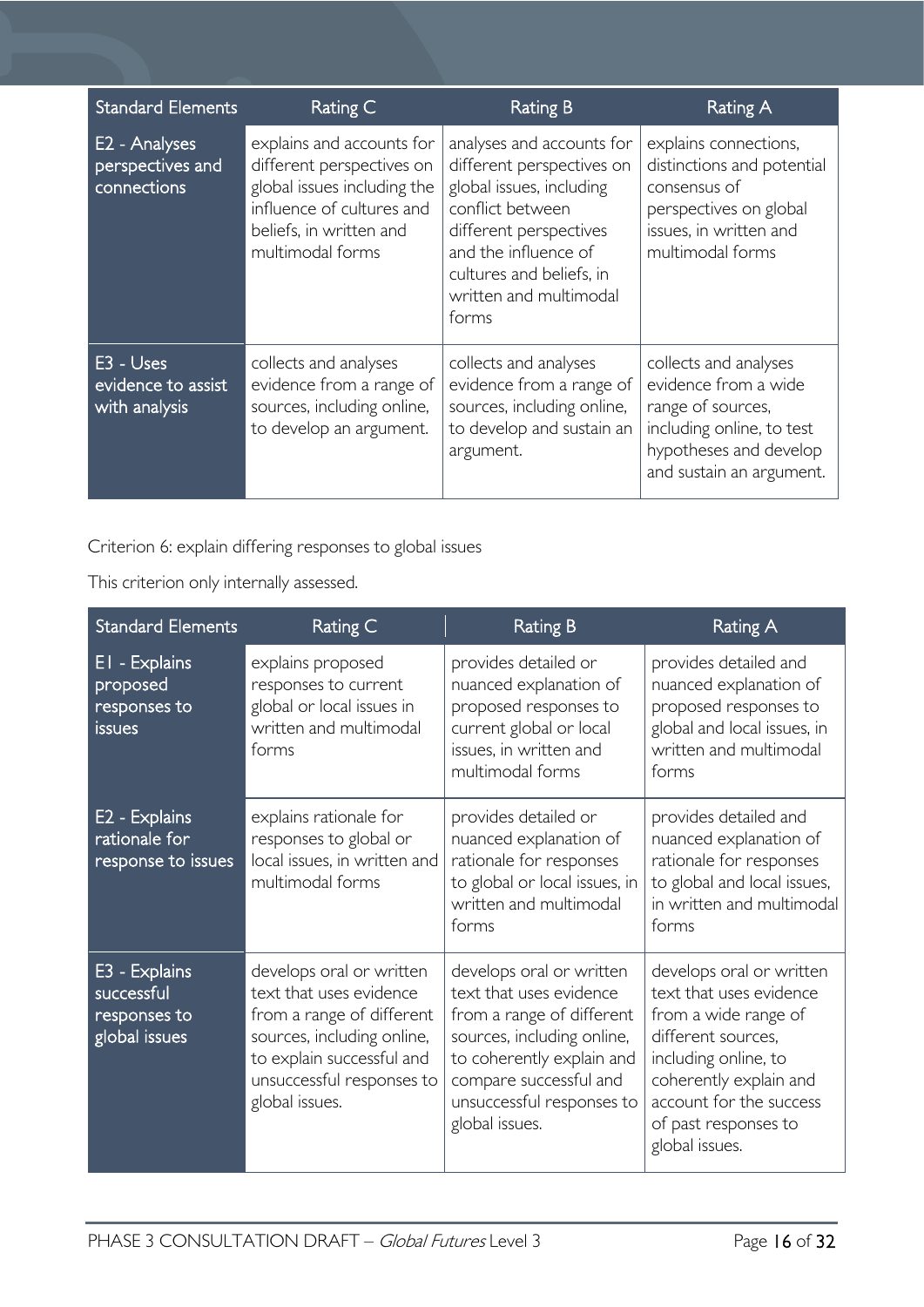Criterion 7 synthesises responses to global issues\*

| <b>Standard Elements</b>                                       | Rating C                                                                                                                                   | <b>Rating B</b>                                                                                                                                                              | <b>Rating A</b>                                                                                                                                                                                                                         |
|----------------------------------------------------------------|--------------------------------------------------------------------------------------------------------------------------------------------|------------------------------------------------------------------------------------------------------------------------------------------------------------------------------|-----------------------------------------------------------------------------------------------------------------------------------------------------------------------------------------------------------------------------------------|
| El - Synthesises<br>preferred<br>responses to<br>global issues | explains a preferred<br>response to global issues,<br>including rationale and<br>supporting evidence, in<br>written or multimodal<br>forms | synthesises a preferred<br>response to a global<br>issue, including rationale,<br>supporting evidence,<br>assumptions and<br>implications, in written or<br>multimodal forms | synthesises and justifies a<br>preferred response to a<br>global issue, including<br>rationale, supporting<br>evidence, assumptions<br>and implications, in<br>written or multimodal<br>forms                                           |
| $E2 - Compares$<br>and assesses<br>responses                   | compares alternative<br>responses to global<br>issues and supports<br>conclusions with<br>argument or evidence                             | compares and assesses<br>alternative responses to<br>global issues and<br>supports conclusions<br>with argument and<br>evidence                                              | compares and evaluates<br>alternative responses to<br>global issues and<br>supports conclusions<br>with sustained evidence-<br>based argument                                                                                           |
| E3 - Promotes<br>preferred<br>response                         | creates compelling oral<br>or written texts that<br>connect complex ideas in<br>a proposed response to<br>a global issue.                  | creates compelling oral<br>or written texts that<br>connect complex ideas in<br>a targeted, supported<br>response to a global<br>issue.                                      | creates compelling oral<br>or written texts that<br>connect complex ideas<br>to produce a response to<br>a global issue that<br>addresses a target<br>audience and assesses<br>multiple perspectives,<br>evidences and<br>implications. |

This criterion is both internally and externally assessed.

Criterion 8: design and assess informed action in response to an issue\*

This criterion is both internally and externally assessed.

| <b>Standard Elements</b>    | Rating C                                                                                                                                                                          | <b>Rating B</b>                                                                                                                                                | Rating A                                                                                                                                                                                      |
|-----------------------------|-----------------------------------------------------------------------------------------------------------------------------------------------------------------------------------|----------------------------------------------------------------------------------------------------------------------------------------------------------------|-----------------------------------------------------------------------------------------------------------------------------------------------------------------------------------------------|
| El - Empathetic<br>planning | identifies stakeholders in<br>planning and explains, in<br>written or multimodal<br>forms, how stakeholder<br>interests have been<br>addressed in the<br>informed action planning | explains, in written or<br>multimodal forms, how<br>plans for informed action<br>have been developed<br>and amended in<br>response to stakeholder<br>interests | explains, in written or<br>multimodal forms, how<br>plans for informed action<br>have been developed,<br>and how and why they<br>have been amended, to<br>respond to stakeholder<br>interests |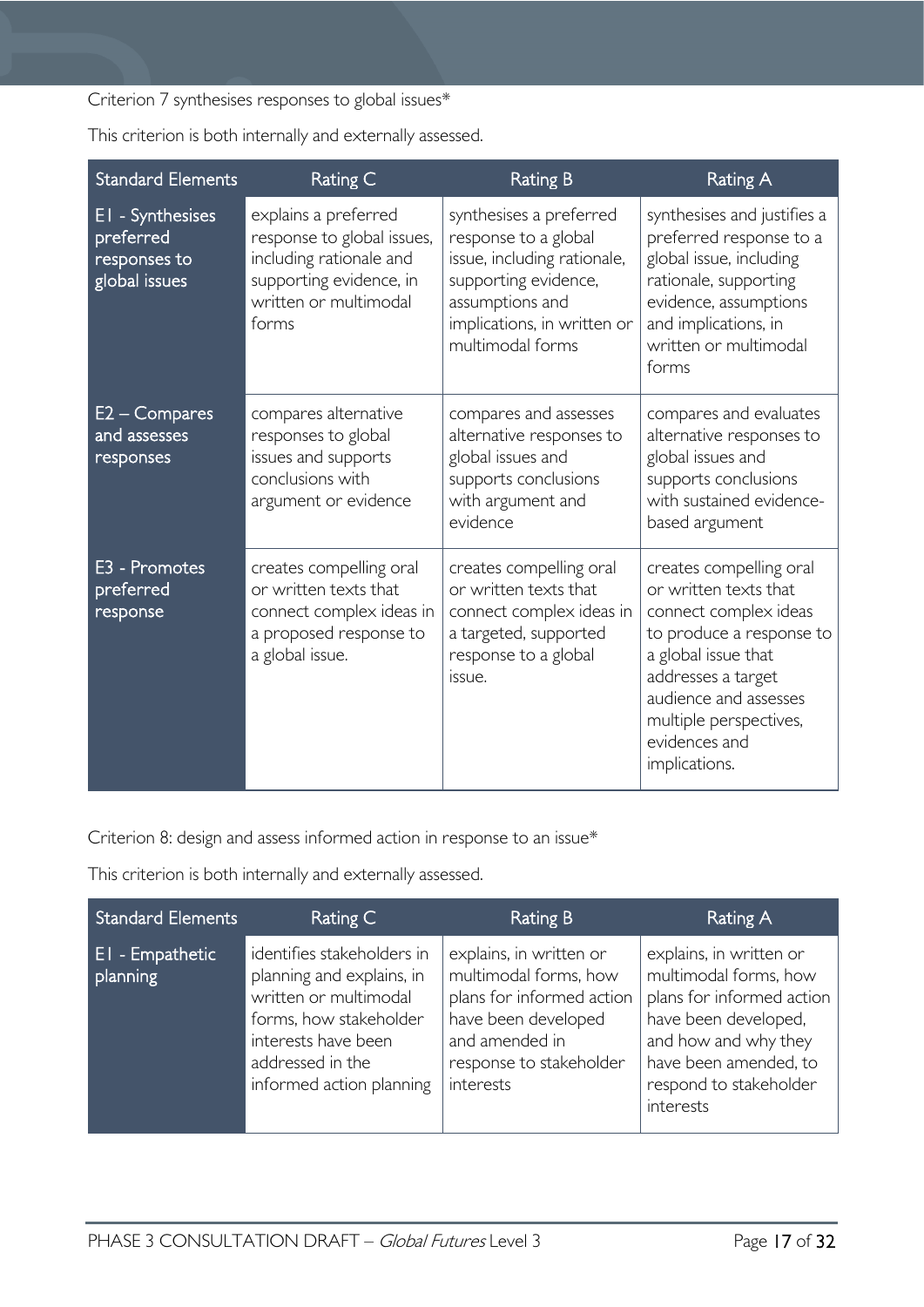| <b>Standard Elements</b>                        | Rating C                                                                                     | <b>Rating B</b>                                                                                         | Rating A                                                                                                         |
|-------------------------------------------------|----------------------------------------------------------------------------------------------|---------------------------------------------------------------------------------------------------------|------------------------------------------------------------------------------------------------------------------|
| E2 - Coherent and<br>cohesive                   | creates written or<br>multimodal text to<br>explain how goals will be<br>measured and met    | creates written or<br>multimodal text to<br>explain how goals will be<br>measured, monitored<br>and met | creates written or<br>multimodal text to<br>explain how goals will be<br>measured, monitored,<br>refined and met |
| E3 - Measurable<br>and potentially<br>impactful | assesses and explains the<br>impact of informed<br>action in written or<br>multimodal forms. | analyses and assesses the<br>impact of informed<br>action, in written or<br>multimodal forms.           | critically evaluates the<br>impact of informed<br>action in written or<br>multimodal forms.                      |

# <span id="page-17-0"></span>Quality Assurance

• This will be determined by TASC at time of accreditation.

# <span id="page-17-1"></span>Qualifications and Award Requirements

The final award will be determined by the Office of Tasmanian Assessment, Standards and Certification from 13 ratings (8 from the internal assessment, 5 from external assessment).

The minimum requirements for an award are as follows:

EXCEPTIONAL ACHIEVEMENT (EA)

10 'A' ratings, 3 'B' ratings (3 'A' ratings, 2 'B' ratings from external assessment)

HIGH ACHIEVEMENT (HA)

5 'A' ratings, 5 'B' ratings, 3 'C' ratings (1 'A' rating, 3 'B' ratings, 1 'C' rating from external assessment)

COMMENDABLE ACHIEVEMENT (CA) 6 'B' ratings, 6 'C' ratings (2 'B' ratings, 3 'C' ratings from external assessment)

SATISFACTORY ACHIEVEMENT (SA) 11 'C' ratings (3 'C' ratings from external assessment)

PRELIMINARY ACHIEVEMENT (PA) 6 'C' ratings

A learner who otherwise achieves the ratings for a CA (Commendable Achievement) or SA (Satisfactory Achievement) award but who fails to show any evidence of achievement in one or more criteria ('z' notation) will be issued with a PA (Preliminary Achievement) award.

# <span id="page-17-2"></span>Course Evaluation

• This will be confirmed by time of accreditation.

# <span id="page-17-3"></span>Course Developer

This course has been developed by the Department of Education's Years 9 to 12 Learning Unit in collaboration with Catholic Education Tasmania and Independent Schools Tasmania.

# <span id="page-17-4"></span>Accreditation and Version History

• Details to be determined by TASC at time of accreditation.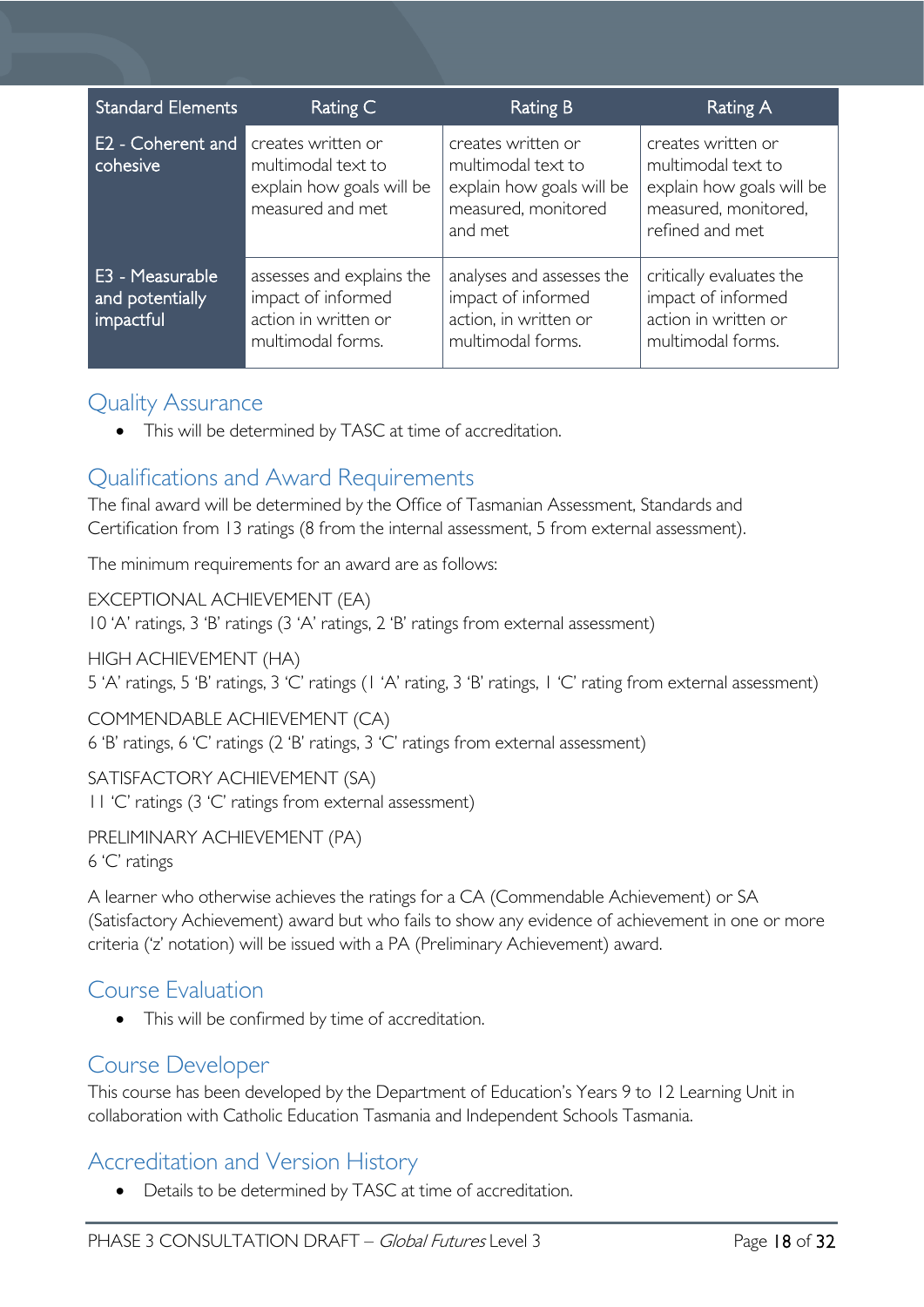# Appendix 1 - Line of Sight

| Learning Outcomes |         |                          |          |           |  |
|-------------------|---------|--------------------------|----------|-----------|--|
|                   | Content |                          |          |           |  |
|                   |         | <b>Work Requirements</b> |          |           |  |
|                   |         |                          | Criteria |           |  |
|                   |         |                          |          | Standards |  |
|                   |         |                          |          |           |  |

<span id="page-18-0"></span>

| Learning Outcomes                                                        | Course Content | Work           | Criteria       | Standards      | <b>General Capabilities</b> |
|--------------------------------------------------------------------------|----------------|----------------|----------------|----------------|-----------------------------|
|                                                                          |                | Requirements   |                |                | (GC)                        |
| 1. Communicate purposefully and appropriately about global               | Module 1, 2, 3 | Module 1, 2, 3 | $\subset$      | $E$ 1, 2, 3, 4 | GC:                         |
| futures                                                                  |                |                |                |                | $\mathbf{r} \in \mathbb{R}$ |
| Apply metacognitive reasoning and skills individually and                | Module 1, 2, 3 | Module 1, 2, 3 | C <sub>2</sub> | E1, 2, 3       | GC:                         |
| cooperatively                                                            |                |                |                |                | 冒险误变                        |
| Evaluate global futures projects, decisions and responses using<br>3.    | Module 1, 2, 3 | Module 1, 2, 3 | C <sub>3</sub> | E1, 2, 3       | GC:                         |
| criteria and evidence                                                    |                |                |                |                | $\mathbf{r} \in \mathbb{R}$ |
| Explain global issues and their local, national and global impacts<br>4. | Module I       | Module         | C <sub>4</sub> | $E$ 1, 2, 3, 4 | GC:                         |
|                                                                          |                |                |                |                | 冒 ૯ : —                     |
| Analyse global issues, including their data, components, causes,<br>5.   | Module I       | Module         | C <sub>5</sub> | E1, 2, 3       | GC:                         |
| consequences, evidence and perspectives on them                          |                |                |                |                | يديد<br>C.<br>E             |
|                                                                          |                |                |                |                |                             |
|                                                                          |                |                |                |                | $\cdot$ k                   |
| Explain responses to global issues including their rationale<br>6.       | Module 2       | Module 2       | C <sub>6</sub> | $E$ 1, 2, 3    | GC:                         |
|                                                                          |                |                |                |                | Ħ                           |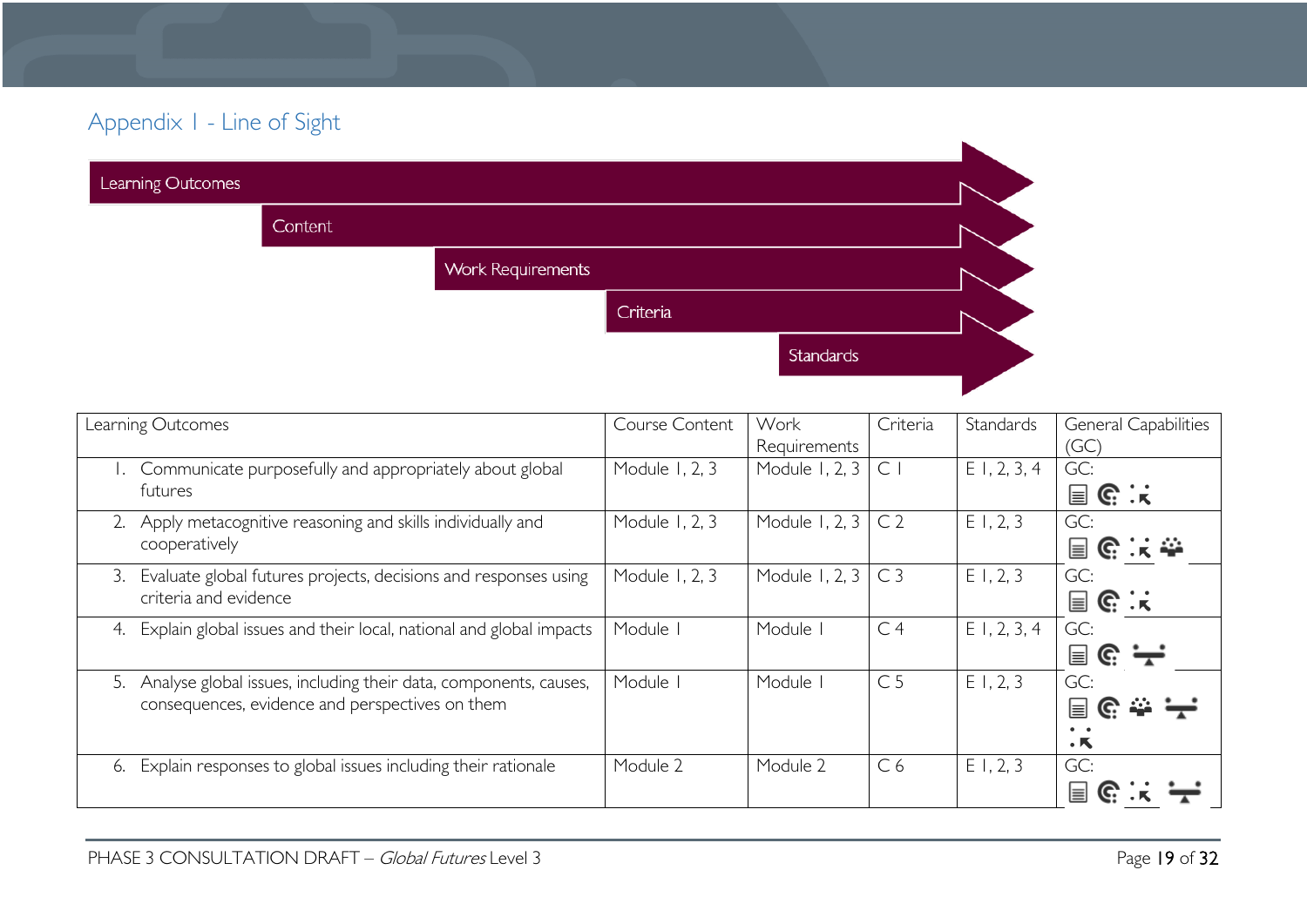| Learning Outcomes                                                                  | Course Content | Work<br>Requirements | Criteria       | Standards | <b>General Capabilities</b><br>'GC                                  |
|------------------------------------------------------------------------------------|----------------|----------------------|----------------|-----------|---------------------------------------------------------------------|
| Analyse existing responses and synthesise their own response<br>to global issues   | Module 2, 3    | Module 2, 3          | C <sub>7</sub> | E1, 2, 3  | GC:<br>$\mathbf{r} \in \mathbb{R}^{n}$<br>. к                       |
| Design and implement informed action in response to a global<br>8.<br><b>ISSUE</b> | Module 3       | Module 3             | C8             | E1, 2, 3  | GC:<br>$\mathbf{e} \in \mathbf{H}$<br>$\bullet\quad \bullet$<br>. К |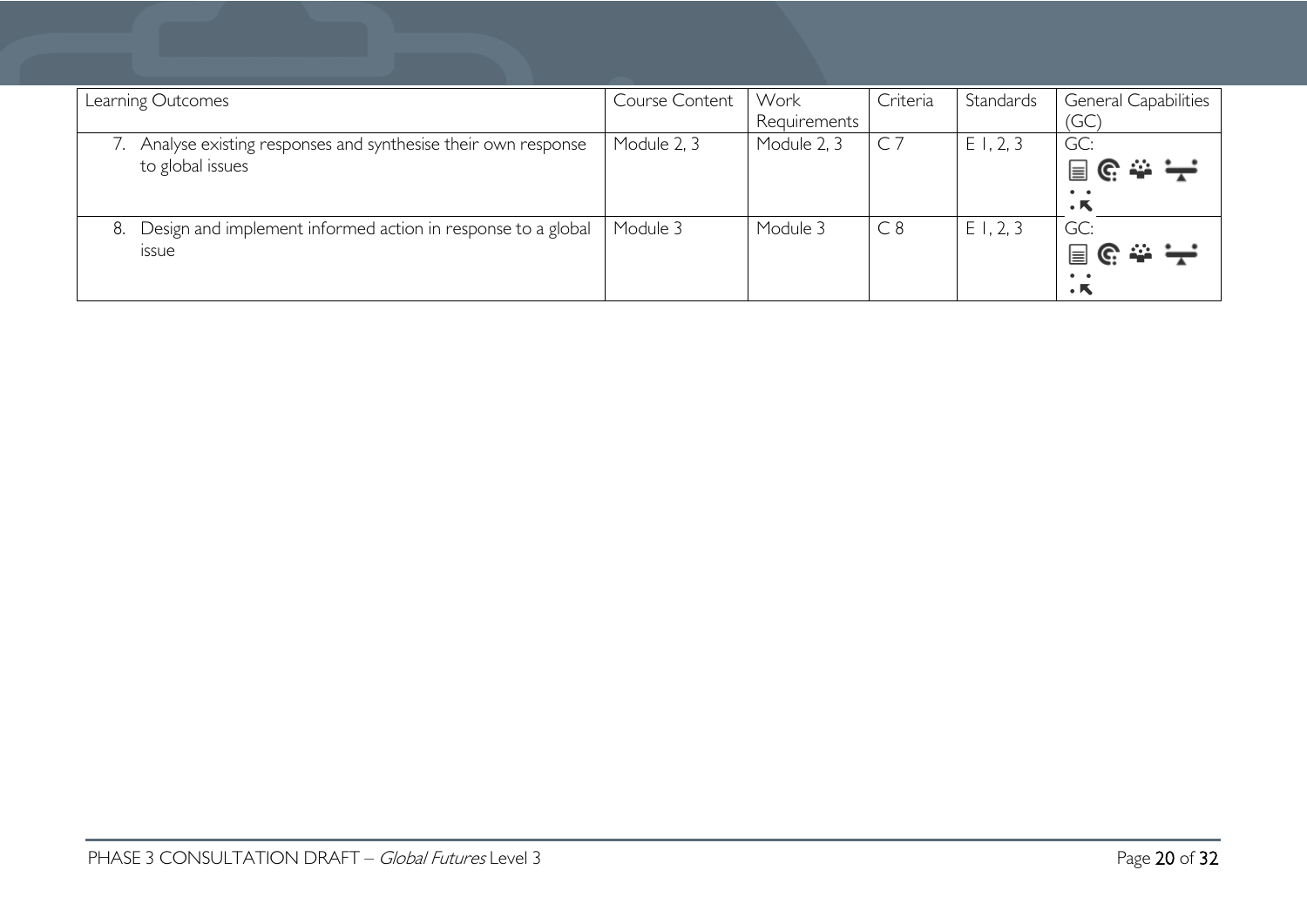# <span id="page-20-0"></span>Appendix 2 - Alignment to Curriculum Frameworks

There are no statements of national standards or frameworks relevant to this course.

All criteria and standards have been aligned where relevant with Australian Curriculum Ancient and Modern History Unit 3 and Unit 4 Level Descriptions.

Criterion 1 – select and apply appropriate communication tools, protocols and strategies has been aligned where possible to Australian Curriculum Senior Secondary English learning outcomes for units 3 and 4.

Australian Curriculum General Capabilities continua, though finishing at a lower level were used to inform the standards for criterion 2 of this course [\(https://www.australiancurriculum.edu.au/f-10](https://www.australiancurriculum.edu.au/f-10-curriculum/general-capabilities/) [curriculum/general-capabilities/\)](https://www.australiancurriculum.edu.au/f-10-curriculum/general-capabilities/).

# <span id="page-20-1"></span>Appendix 3 - Work Requirements

# <span id="page-20-2"></span>Module 1 Work Requirements Specifications

Focus Area: Personal Futures

Title of Work Requirement: Proposing a change in the law

#### Mode /Format: Case Study

Description: The work requirement for Module 1 consists of two (2) case studies of a proposed change in the law. The case studies may be on the same issue or different issues. The case studies may relate to the same SDG or different SDGs.

Each case study:

- will identify two desirable changes in the law
- will include the presentation of:
	- a general outline of the issue, dilemma and proposed change involved
	- 2-3 evaluated arguments supporting the need for change
	- 1-2 evaluated arguments against the need for change
- will include a rationale for a specific change in the law proposed
- will identify the evidence used to support decision making
- will be accompanied by evidence of action, planning and reflection
- a copy of the case study and accompanying evidence will be emailed to the teacher with relevant attachments.

Size: Each case study will be between 600 and 1200 words in total, not including evidence of action, planning and reflection. Each multi-modal or audio-visual case study will be 3-6 minutes in total, not including evidence of action, planning and reflection.

Timing: The timing of the work requirement is at the discretion of the teacher.

# External Agencies: NA

# Relevant Criteria:

- Criterion I: All standard elements
- Criterion 2: All standard elements
- Criterion 3: All standard elements
- Criterion 4: All standard elements
- Criterion 5: All standard elements

# <span id="page-20-3"></span>Module 2 Work Requirements Specifications

### Focus Area: Personal Futures

Title of Work Requirement: Changing Minds: A Social Enterprise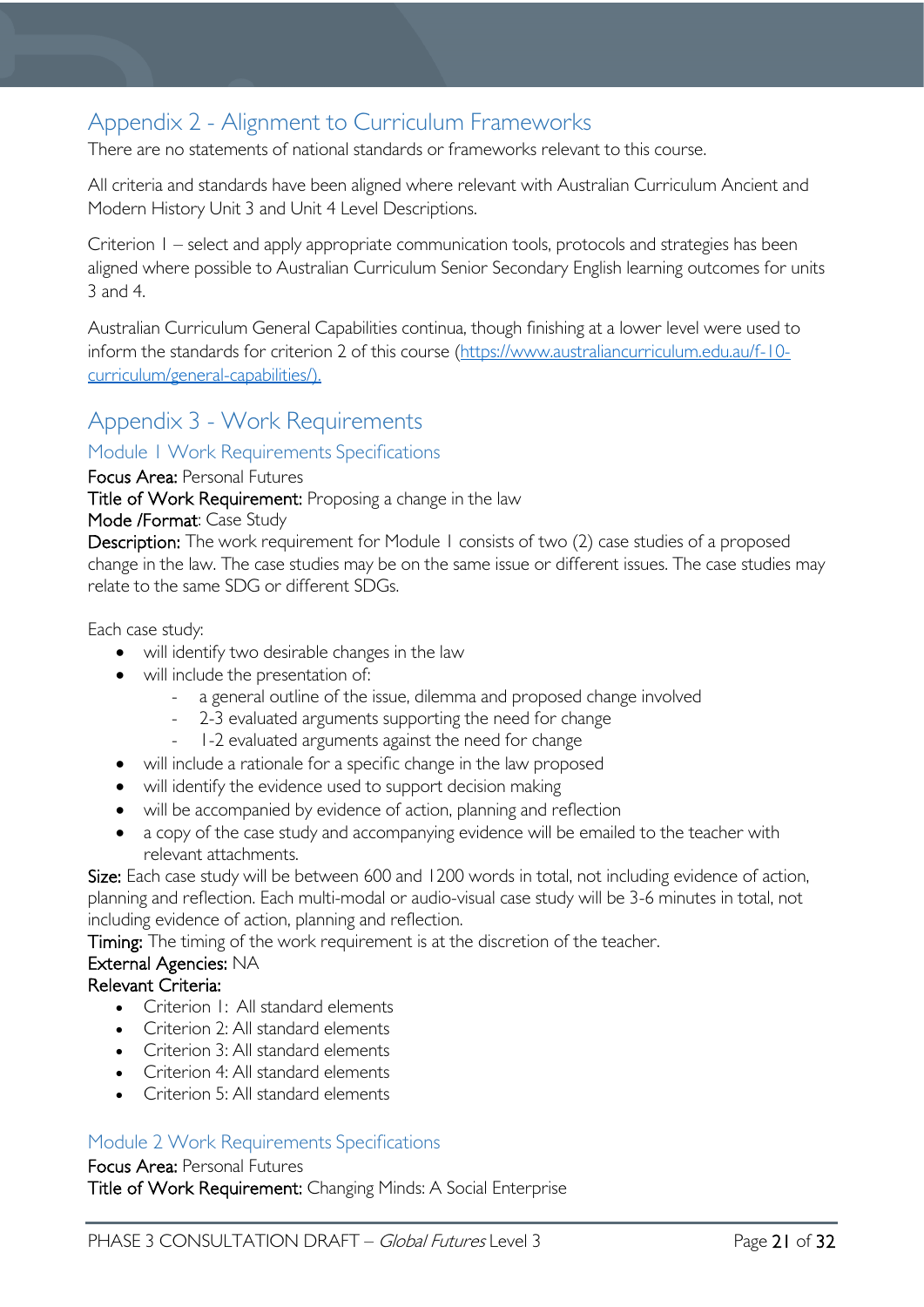# Mode /Format: Social Enterprise

Description: The work requirement for Module 2 consists of a social enterprise. The social enterprise will consist of two (2) strategies to address perceptions, ignorance or misconceptions of an issue. The enterprise may address the same issue or SDG as the work requirement from Module 1. The assessable component of the work requirement will include:

- a report consisting of:
	- a brief outline of the issue involved
	- identification of the desired change in public perception
	- a rationale for changing that perception
	- a brief description or presentation of two 'changing minds' strategies chosen
	- a rationale for each of the strategies chosen
	- an evaluation of the social enterprise according to success criteria
	- annotated planning for the social enterprise itself
	- annotated evidence used for decision making
	- A copy of the report and accompanying planning and evidence will be emailed to the teacher with relevant attachments.

Size: A written report will be between 600 and 1200 words not including annotated planning and evidence. An audio visual or multi-modal report will be 3-6 minutes not including annotated planning and evidence.

Timing: The timing of the work requirement is at the discretion of the teacher.

External Agencies: Learners may wish to engage with external Government or Non-government agencies involved in addressing the SDGs.

# Relevant Criteria:

- Criterion I: All standard elements
- Criterion 2: All standard elements
- Criterion 3: All standard elements
- Criterion 6: All standard elements
- Criterion 7: All standard elements

# <span id="page-21-0"></span>Module 3 Work Requirements Specifications

### Focus Area: Personal Futures

# Title of Work Requirement: Taking Action

### Mode /Format: Project

Description: Learners will undertake a significant project designed to contribute to one of the Sustainable Development Goals. The project:

- will be approved by the principal or principal's delegate
- will consist of a planned program of action
- will include a report consisting of:
	- an outline of the issue and goals concerned
	- a rationale for the project as a response to the issue concerned
	- actions linked to targets
	- evidence supporting decisions about goals, specific targets and actions
	- evaluation of the project according to success criteria
	- a prognosis
	- a bibliography
- will include annotated planning for the project and verified evidence of the project

The report, planning, approvals, evidence and prognosis will be submitted online.

Size: The report will be between 4200 and 5600 words not including annotated planning and evidence. Researching, planning and actioning the project should be between 25 and 40 hours. A multi-modal report will include at least two extended written components totalling no less than 2000 words. Timing: Researching, planning and actioning the project should be between 25 and 40 hours.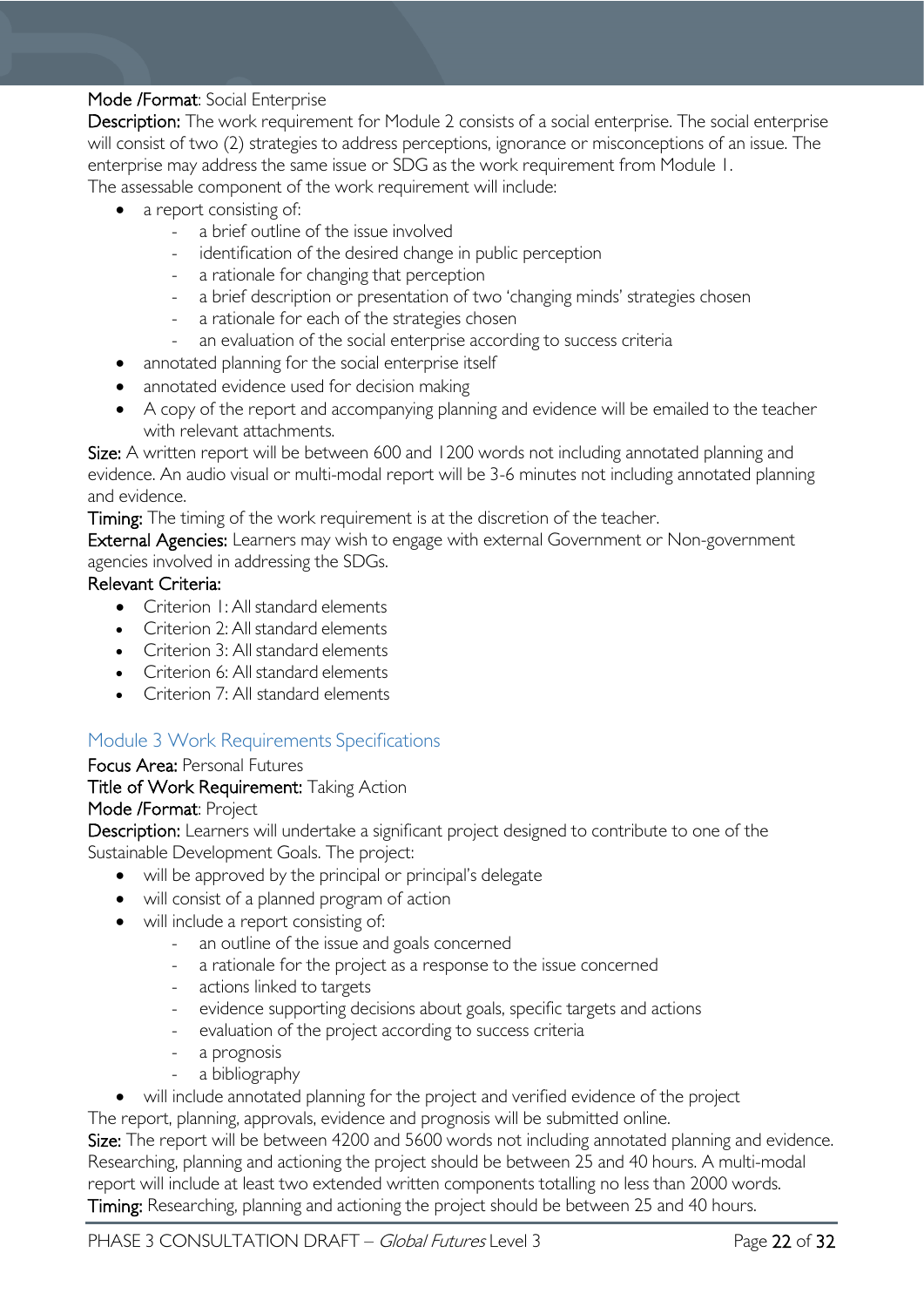External Agencies: Learners may wish to engage with external Government or Non-government agencies involved in addressing the SDGs.

# Relevant Criteria:

- Criterion 1: All standard elements
- Criterion 2: All standard elements
- Criterion 3: All standard elements
- Criterion 4: Elements 1, 2 and 4
- Criterion 7: Elements 1 and 3
- Criterion 8: All standard elements

Relationship to External Assessment: The Taking Action project will be externally assessed against:

- Criterion 1: All standard elements
- Criterion 3: All standard elements
- Criterion 4: Elements 2 and 4
- Criterion 7: Elements 1 and 3
- Criterion 8: All standard elements

# <span id="page-22-0"></span>Appendix 4 – General Capabilities and Cross-Curriculum Priorities

Learning across the curriculum content, including the cross-curriculum priorities and general capabilities, assists students to achieve the broad learning outcomes defined in the *Alice Springs* (Mparntwe) Education Declaration (December 2019).

General Capabilities:

The general capabilities play a significant role in the Australian Curriculum in equipping young Australians to live and work successfully in the twenty-first century.

In the Australian Curriculum, capability encompasses knowledge, skills, behaviours and dispositions. Students develop capability when they apply knowledge and skills confidently, effectively and appropriately in complex and changing circumstances, in their learning at school and in their lives outside school.

The general capabilities include:

- Critical and creative thinking  $\mathbb{C}$
- Ethical understanding  $\div$
- Information and communication technology capability  $\cdot \star$
- Intercultural understanding •
- Literacy
- Numeracy
- Personal and social capability  $\ddot{\bullet}$

### Cross-Curriculum Priorities:

Cross-curriculum priorities enable students to develop understanding about and address the contemporary issues they face, for their own benefit and for the benefit of Australia as a whole. The priorities provide national, regional and global dimensions which will enrich the curriculum through development of considered and focused content that fits naturally within learning areas. Incorporation of the priorities will encourage conversations between students, teachers and the wider community.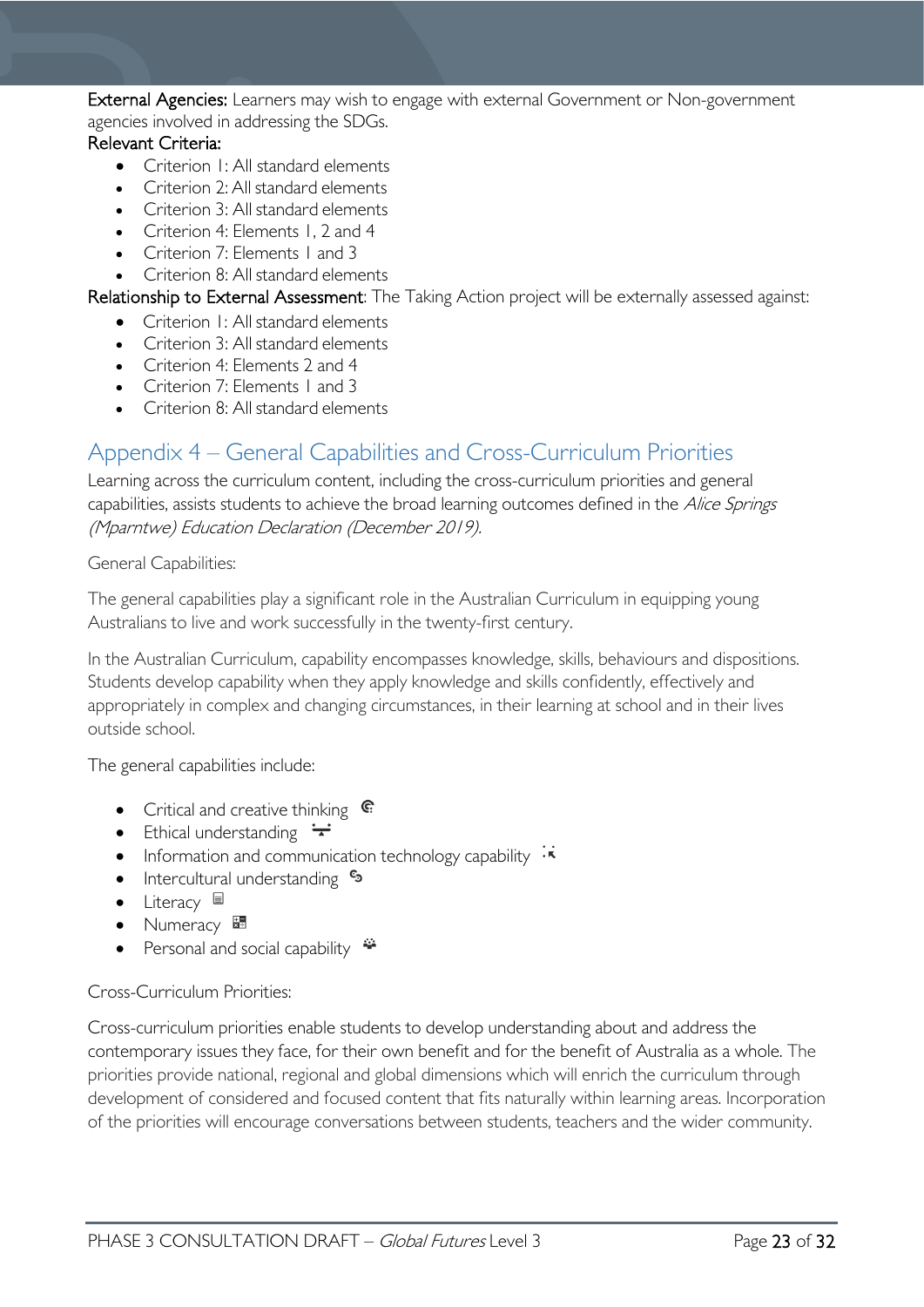The cross-curriculum priorities include:

- Aboriginal and Torres Strait Islander Histories and Cultures  $\mathcal *$
- Asia and Australia's Engagement with Asia M
- Sustainability  $+$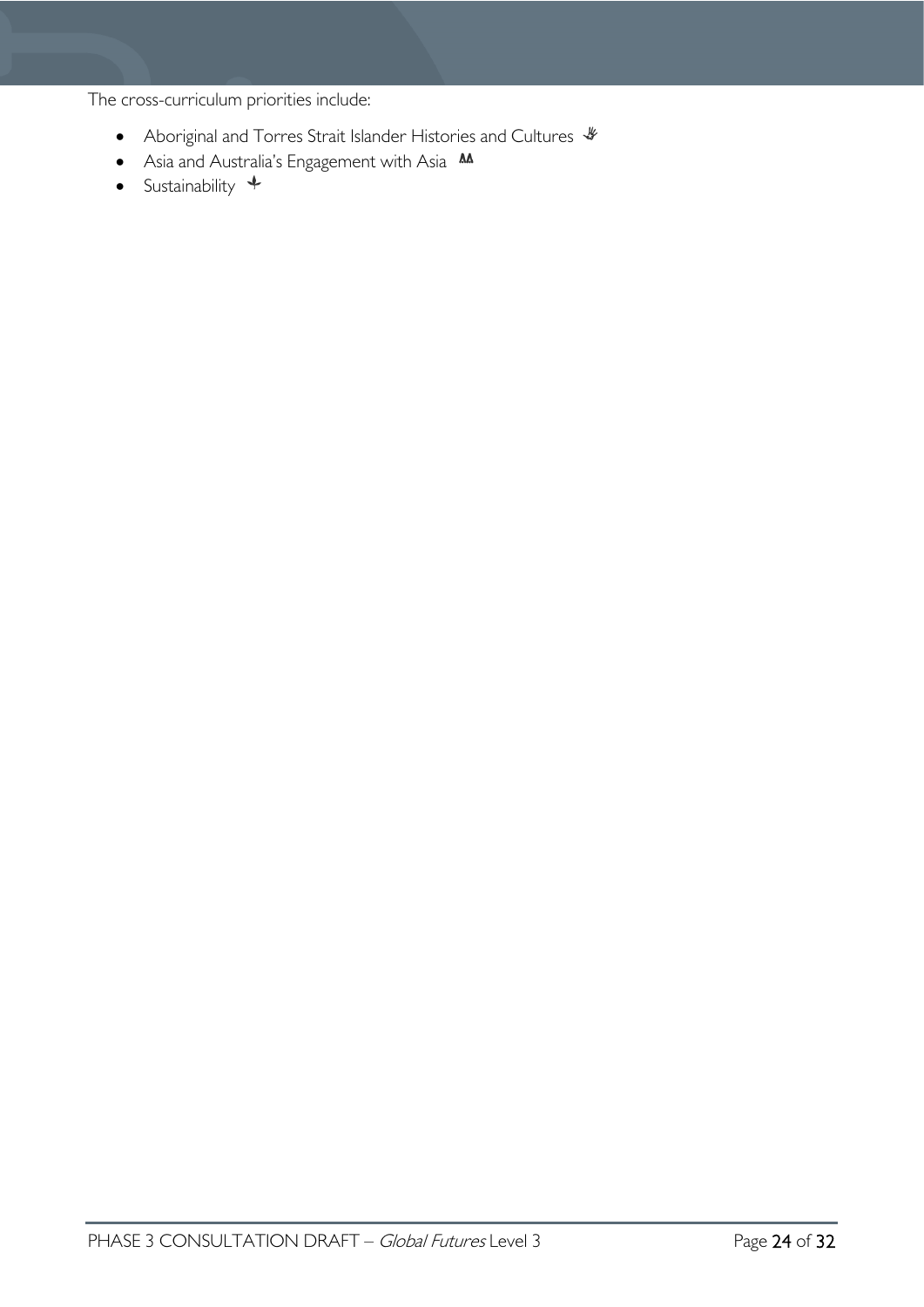# Appendix 5 – Glossary

<span id="page-24-0"></span>

| Term                | <b>Definition</b>                                                                                                                                                                         | Source Acknowledgement                                     | <b>Course Context</b>                                                                                                                                                                                                                                                                  |
|---------------------|-------------------------------------------------------------------------------------------------------------------------------------------------------------------------------------------|------------------------------------------------------------|----------------------------------------------------------------------------------------------------------------------------------------------------------------------------------------------------------------------------------------------------------------------------------------|
| assumptions         | things that are accepted as true or<br>certain                                                                                                                                            | Oxford Languages                                           | for instance, the belief in the eternal<br>reward or punishment of heaven and hell<br>assumes that some part of a person will<br>survive death.                                                                                                                                        |
| change process      | change process can be observed in<br>attitude or behaviour, or formal<br>structures                                                                                                       | Adapted from Encyclopedia.com                              | in this course change process refers to key<br>content in Modules 1 and 2 about how to<br>bring about or encourage desired change.                                                                                                                                                     |
| consequentialist    | a consequentialist theory of value judges<br>the rightness or wrongness of an action<br>based on the consequences that action<br>hasConsequentialism is a type of<br>teleological theory. | https://www.qcc.cuny.edu/socialsciences                    | the use of the more widely recognised<br>term consequentialist in the course<br>document should not be read to preclude<br>learners and teachers from engaging with<br>alternative teleological approaches and<br>theories.                                                            |
| deontological       | deontological ethics or deontology refers<br>to an ethical theory that uses rules or<br>principles to distinguish right from wrong                                                        | Adapted from The University of Texas<br>- Ethics Unwrapped |                                                                                                                                                                                                                                                                                        |
| environmental issue | an 'issue' is an important topic or<br>problem for debate                                                                                                                                 | Oxford Languages                                           | an environmental issue is a topic or<br>problem concerning the environment. In<br>this course such issues include but are not<br>limited to: deforestation, pollution, climate<br>change, soil erosion, species extinction.<br>Environmental issues can also be specific<br>and local. |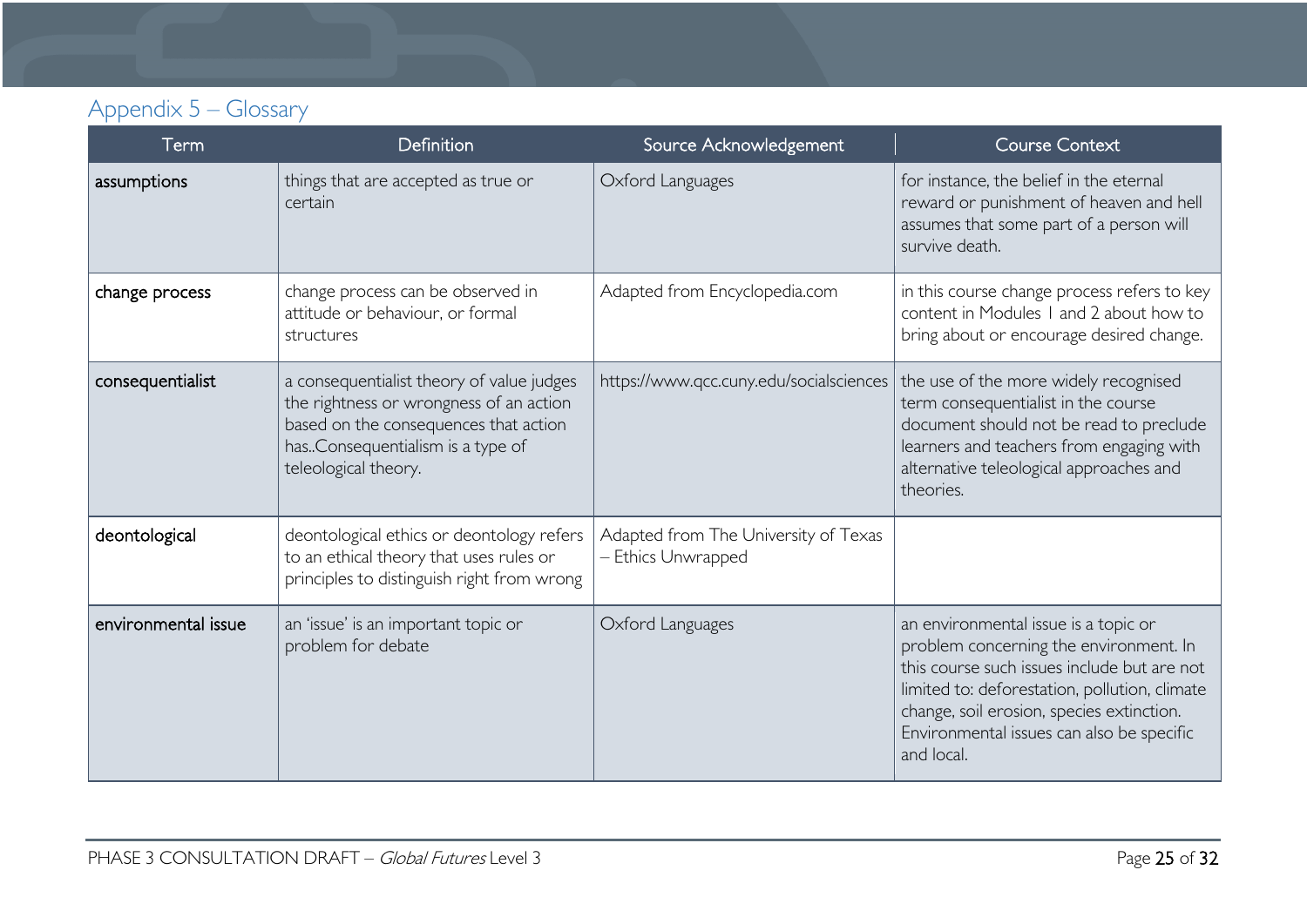| Term             | <b>Definition</b>                                                                                                                                      | Source Acknowledgement                              | <b>Course Context</b>                                                                                                                                                                           |
|------------------|--------------------------------------------------------------------------------------------------------------------------------------------------------|-----------------------------------------------------|-------------------------------------------------------------------------------------------------------------------------------------------------------------------------------------------------|
| ethical          | Use I - Relating to moral principles or<br>the branch of knowledge dealing with<br>these                                                               | Oxford Languages                                    | use of this term in place of 'morally good'<br>or 'right' should be discouraged to avoid<br>confusion (but not penalised).                                                                      |
| ethical action   | action is "the fact or process of doing<br>something, typically to achieve an aim".                                                                    | Oxford Languages                                    | ethical action in this course is action taken<br>to achieve an ethical aim.                                                                                                                     |
| ethical approach | this would include deontological,<br>consequentialist (teleological) and virtue<br>approaches                                                          | adapted from DU Portfolio -<br>University of Denver | in this course the term is used to refer to<br>normative approaches to ethical decision<br>making.                                                                                              |
| ethical decision | a decision is a conclusion or resolution<br>reached after consideration                                                                                | Oxford Languages                                    | in this course the term is used to refer to<br>applied ethical decisions ie those that<br>involve particular situations. Most decision<br>making referred to in this course is of this<br>kind. |
| ethical dilemma  | a situation in which a difficult choice has<br>to be made between two courses of<br>action, either of which entails<br>transgressing a moral principle | Oxford Languages                                    |                                                                                                                                                                                                 |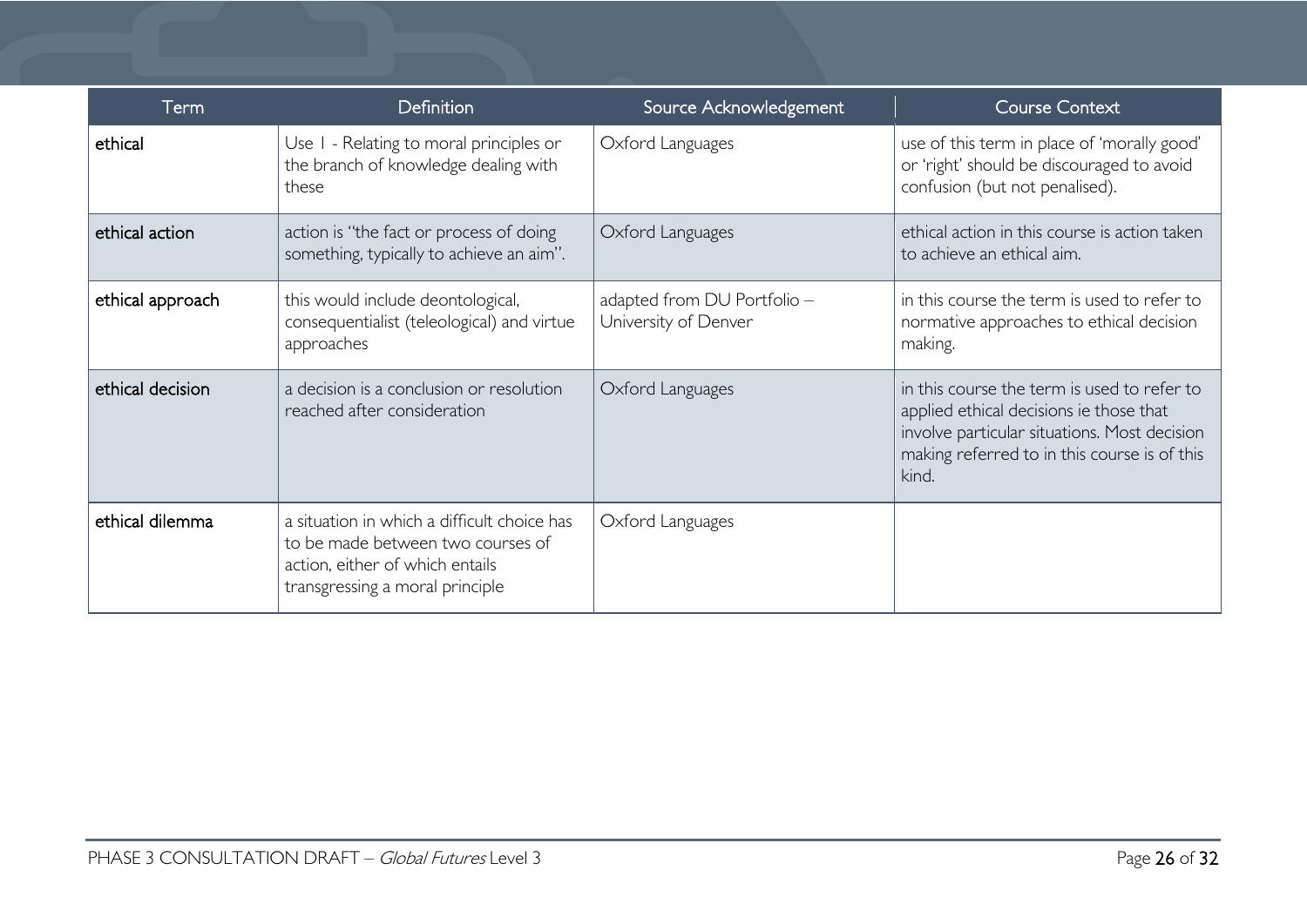| Term                | Definition                                                                                                                                                                                                                                                                         | Source Acknowledgement                                          | <b>Course Context</b>                                                                                                                                                                                                                                                                                                                                                                                                                                                                                                         |
|---------------------|------------------------------------------------------------------------------------------------------------------------------------------------------------------------------------------------------------------------------------------------------------------------------------|-----------------------------------------------------------------|-------------------------------------------------------------------------------------------------------------------------------------------------------------------------------------------------------------------------------------------------------------------------------------------------------------------------------------------------------------------------------------------------------------------------------------------------------------------------------------------------------------------------------|
| ethical framework   | a framework is - a basic structure<br>underlying a system, concept or text                                                                                                                                                                                                         | Oxford Languages                                                | in this course 'ethical frameworks' usually<br>refer to specific examples of normative<br>approaches to ethical decision making.<br>These are usually associated with an ethical<br>theory. For instance, a Utilitarian<br>framework or a Natural Law framework.<br>It would not be incorrect for a learner to<br>refer to a more general ethical framework<br>such as a deontological framework or a<br>consequentialist framework, but it would<br>be difficult to provide suitable illustration,<br>reference or evidence. |
| ethical issue       | an issue is an important subject that<br>people are arguing about or discussing.<br>An ethical issue involves a conflict of right<br>or wrong relating to the behaviour of an<br>entity seeking ethical behaviour                                                                  | Collins English Dictionary<br>adapted from thelawdictionary.org |                                                                                                                                                                                                                                                                                                                                                                                                                                                                                                                               |
| ethical scholarship | ethical scholarship means producing work<br>which is honest, reliable and credible.<br>This includes presenting your own work<br>and acknowledging when other sources<br>are used. In other words, it should be<br>clear which ideas are yours and which<br>belong to someone else | UWA student guide key definitions                               | in this course ethical scholarship is taken to<br>include following the TASC academic<br>integrity guide                                                                                                                                                                                                                                                                                                                                                                                                                      |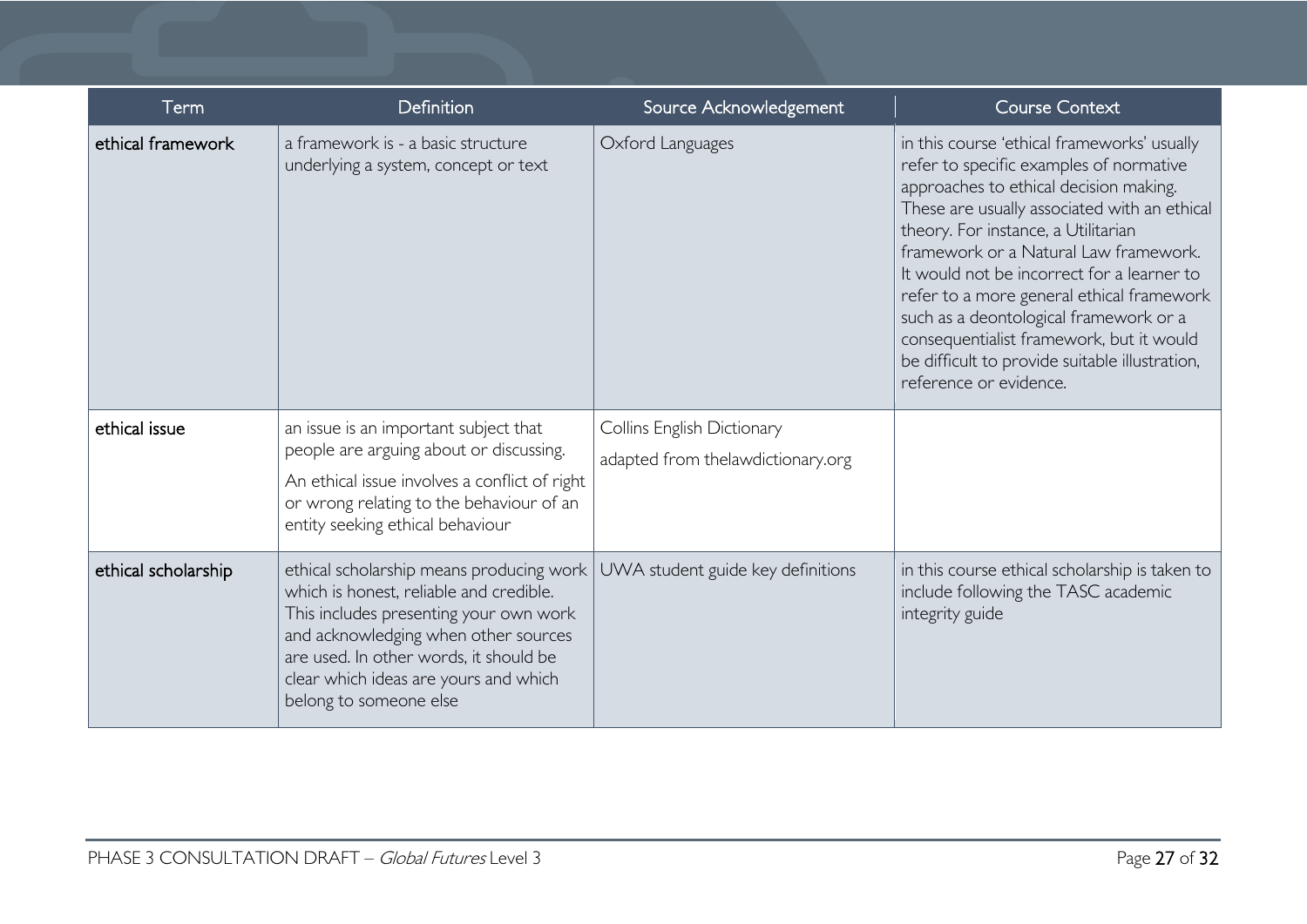| Term           | <b>Definition</b>                                                                                                                                                                                             | Source Acknowledgement              | <b>Course Context</b>                                                                                                                                                                                                                                                                                                                                               |
|----------------|---------------------------------------------------------------------------------------------------------------------------------------------------------------------------------------------------------------|-------------------------------------|---------------------------------------------------------------------------------------------------------------------------------------------------------------------------------------------------------------------------------------------------------------------------------------------------------------------------------------------------------------------|
| ethical theory | an ethical theory attempts to provide a<br>clear, unified account of what our ethical<br>obligations are. They are attempts, in<br>other words, to tell a single 'story' about<br>what we are obligated to do | conciseencyclopedia.org             |                                                                                                                                                                                                                                                                                                                                                                     |
| global issue   | an issue is an important subject that<br>people are arguing about or discussing                                                                                                                               | Collins English Dictionary          | in this course it is understood that local<br>issues may be local manifestations of global<br>issues and/or are likely to have connections<br>to global issues. It is therefore highly<br>unlikely that a local issue of interest to a<br>learner would not be suitable for study in<br>general or within any of the work<br>requirements.                          |
| governance     | structures and processes that are<br>designed to ensure accountability,<br>transparency, responsiveness                                                                                                       | ibe.unesco.org                      | in this course governance refers to the<br>structure of permission and guidance for<br>learner projects and interaction with the<br>community. In many cases this governance<br>would include a set of general principles<br>and guidelines for interaction with the<br>community as well as Principal or<br>Principal's delegate permission for major<br>projects. |
| implications   | conclusions that can be drawn from<br>something. A possible future effect or<br>result                                                                                                                        | Oxford Languages<br>Merriam-Webster | for example, reduced smoking rates are an<br>implication of raised tobacco prices.                                                                                                                                                                                                                                                                                  |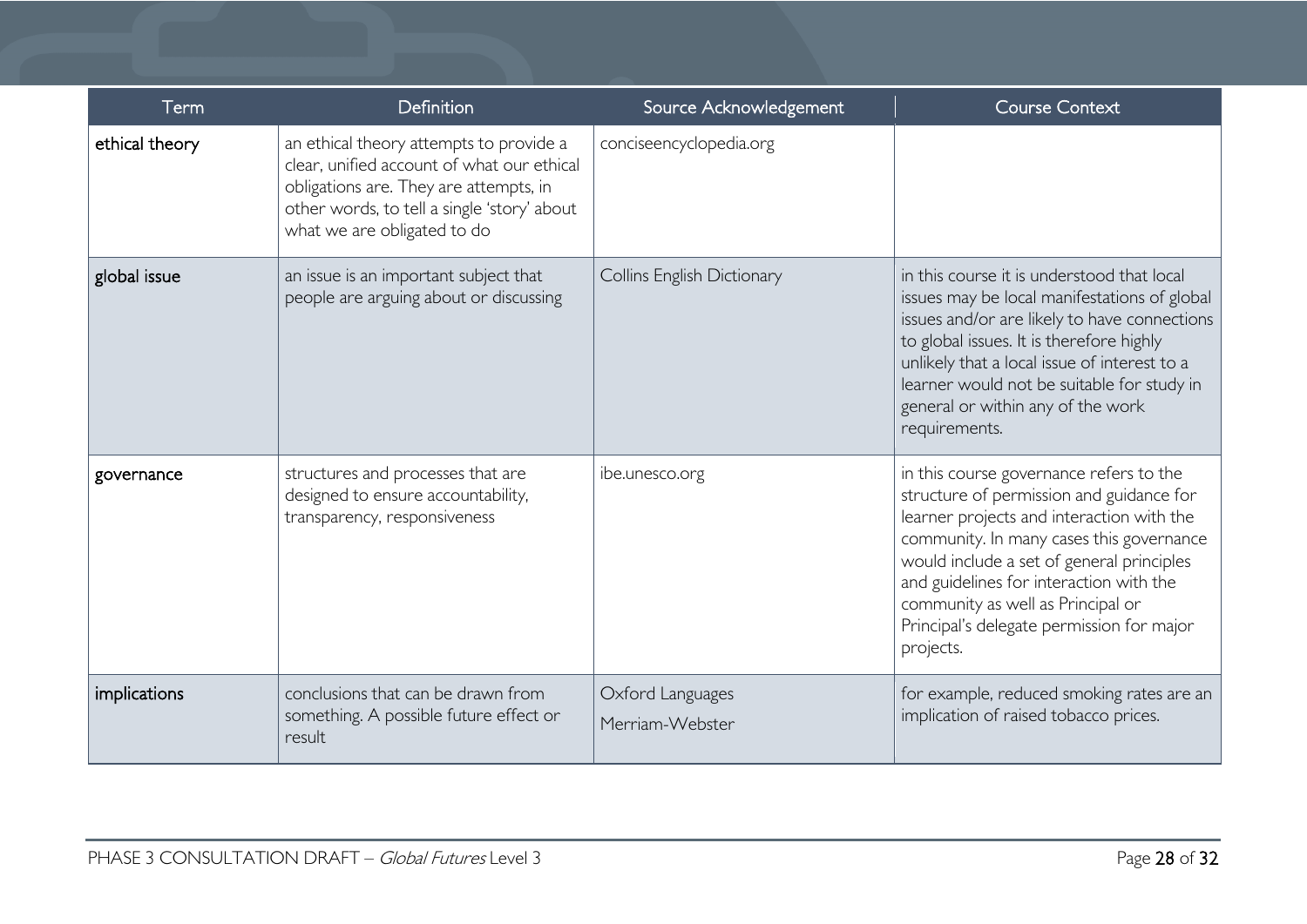| Term           | Definition                                                                                                                                                                              | Source Acknowledgement       | <b>Course Context</b>                                                                                                                                                                                                                                                                                                                                                                                                                                                                                                                                                                                                                               |
|----------------|-----------------------------------------------------------------------------------------------------------------------------------------------------------------------------------------|------------------------------|-----------------------------------------------------------------------------------------------------------------------------------------------------------------------------------------------------------------------------------------------------------------------------------------------------------------------------------------------------------------------------------------------------------------------------------------------------------------------------------------------------------------------------------------------------------------------------------------------------------------------------------------------------|
| law            | the system of rules which a particular<br>country or community recognizes as<br>regulating the actions of its members and<br>which it may be enforced by the<br>imposition of penalties | Oxford Languages             | 'the law' in this course refers to law<br>relevant to the learner and the issue or<br>people involved in the issue. In most cases<br>this will be Australian Commonwealth or<br>state law, or local council bi-laws. In rare<br>cases international law might be relevant<br>and in even rarer cases the law of another<br>country. Intended study or work output<br>involving either international law or law<br>from an external jurisdiction should be<br>approved by the teacher in advance.                                                                                                                                                    |
| learning plans | a learning plan is a document that<br>captures plans to acquire knowledge and<br>improve abilities or complete a learning<br>task                                                       | Adapted from simplicable.com | in this course a learning plan is understood<br>to refer to the plans made by a learner to<br>achieve learning goals or intentions. It is<br>intended that all learners of this course<br>develop plans for their learning and task<br>completion in this course. The term in the<br>course document does not refer to any<br>formal learning plans required or<br>suggested outside of this course. The<br>format of the plan is up to the learner or<br>teacher but is likely to include some or all<br>of the dimensions of time, resource,<br>mechanisms for monitoring and review,<br>outcomes or intentions, break-down of<br>tasks and more. |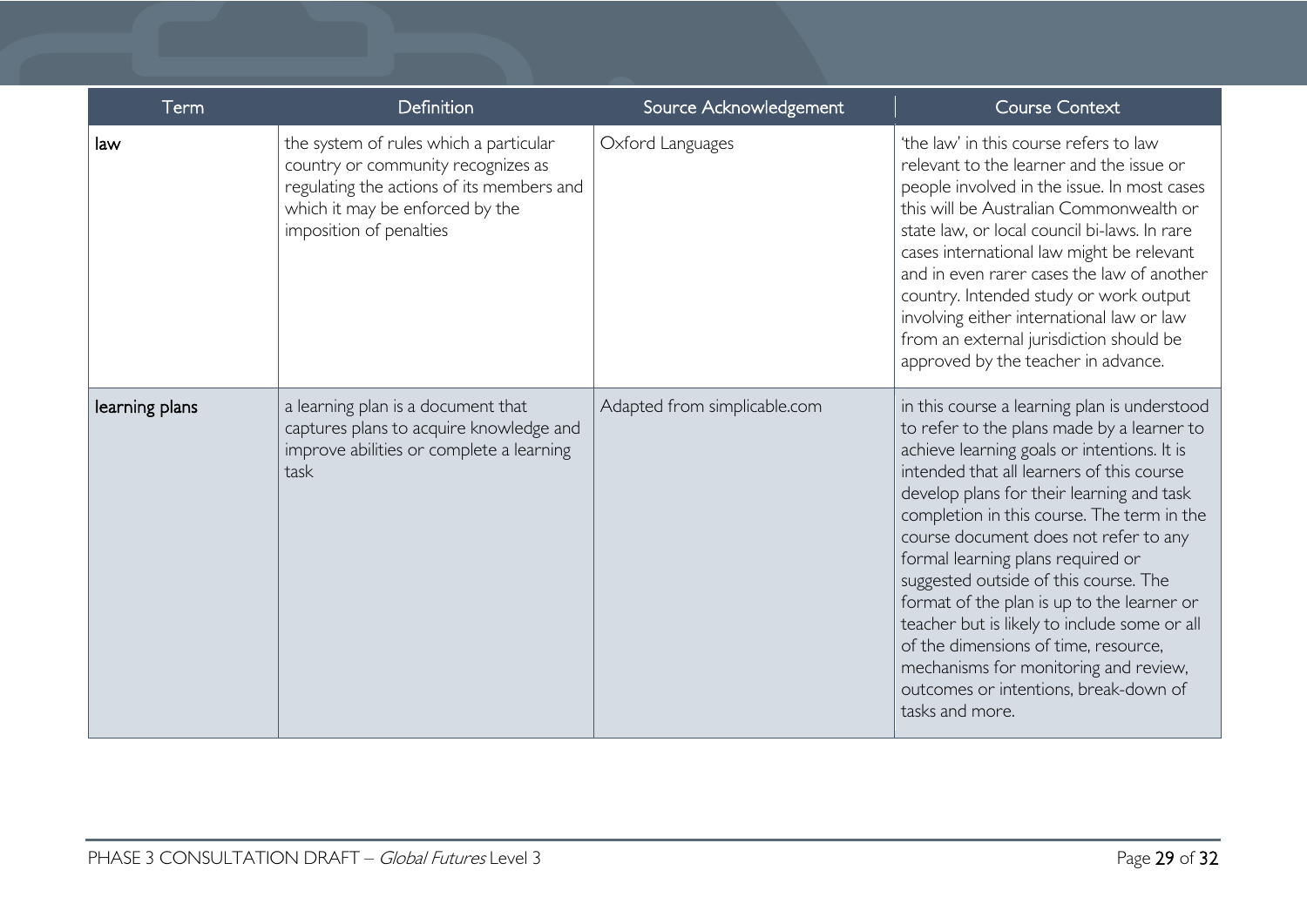| Term            | <b>Definition</b>                                                                                                                                                                                                                                                                                                         | Source Acknowledgement                       | <b>Course Context</b>                                                                                                                                                                                                                                                                                                                                                                                           |
|-----------------|---------------------------------------------------------------------------------------------------------------------------------------------------------------------------------------------------------------------------------------------------------------------------------------------------------------------------|----------------------------------------------|-----------------------------------------------------------------------------------------------------------------------------------------------------------------------------------------------------------------------------------------------------------------------------------------------------------------------------------------------------------------------------------------------------------------|
| metacognition   | metacognition is, put simply, thinking<br>about one's thinking. More precisely, it<br>refers to the processes used to plan,<br>monitor, and assess one's understanding<br>and performance. Metacognition includes<br>a critical awareness of a) one's thinking<br>and learning and b) oneself as a thinker<br>and learner | Vanderbilt University Center for<br>Teaching | in this course three elements of<br>metacognition are taught and assessed:<br>setting plans, monitoring progress and<br>using goals and strategies.                                                                                                                                                                                                                                                             |
| moral decisions | a decision is a conclusion or resolution<br>reached after consideration                                                                                                                                                                                                                                                   | Oxford Languages                             | in this course the term may occur to refer<br>to normative ethical decisions,<br>distinguishing those decisions from applied<br>ethical decisions. Moral decisions in this<br>course might include how one will<br>approach an ethical issue or make an<br>ethical decision. Decisions about ethical<br>principles or approaches if you like.<br>Learners should not be required to master<br>this distinction. |
| nuanced         | expression or appreciation of subtle<br>shades of meaning                                                                                                                                                                                                                                                                 | Glossary for TASC accredited<br>REL315116    |                                                                                                                                                                                                                                                                                                                                                                                                                 |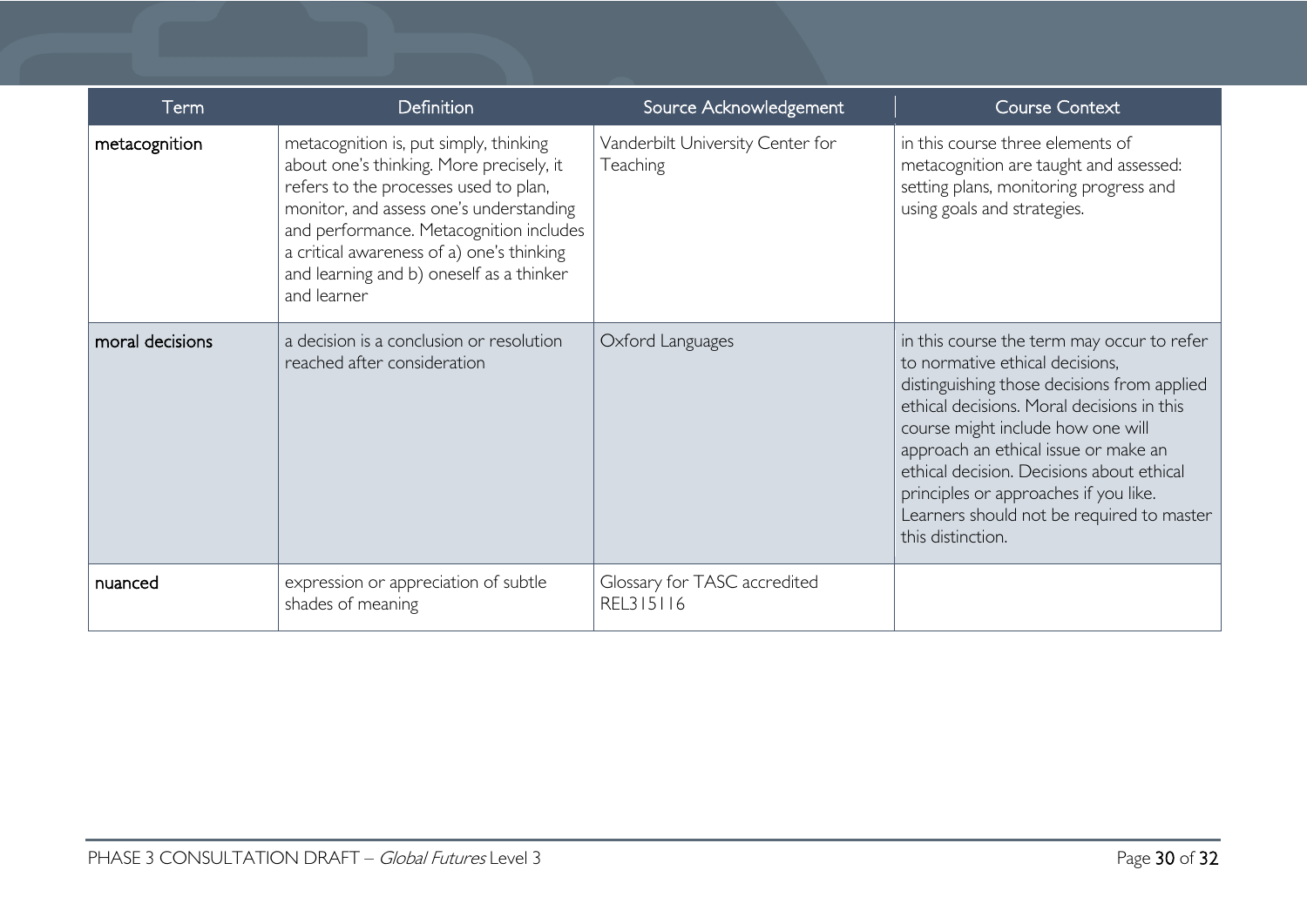| Term                                    | <b>Definition</b>                                                                         | Source Acknowledgement | <b>Course Context</b>                                                                                                                                                                                                                                                                                                                                                                                                                                        |
|-----------------------------------------|-------------------------------------------------------------------------------------------|------------------------|--------------------------------------------------------------------------------------------------------------------------------------------------------------------------------------------------------------------------------------------------------------------------------------------------------------------------------------------------------------------------------------------------------------------------------------------------------------|
| poverty and<br>population issues        | an 'issue' is an important topic or<br>problem for debate                                 | Oxford Languages       | a population or poverty issue is a topic or<br>problem concerning population or<br>poverty. In this course such issues include<br>but are not limited to: overpopulation,<br>displacement of peoples, war, territorial<br>disputes, fair work and slavery. Population<br>and poverty issues can also be specific and<br>local. There is considerable overlap<br>between population and poverty issues<br>and both environmental issues and social<br>ISSUES. |
| sophisticated                           | developed to a high degree of<br>complexity                                               | Oxford Languages       |                                                                                                                                                                                                                                                                                                                                                                                                                                                              |
| $SDG -$ Sustainable<br>Development Goal | the 17 United Nations Sustainable<br>Development Goals or their equivalent<br>replacement | un.org                 |                                                                                                                                                                                                                                                                                                                                                                                                                                                              |